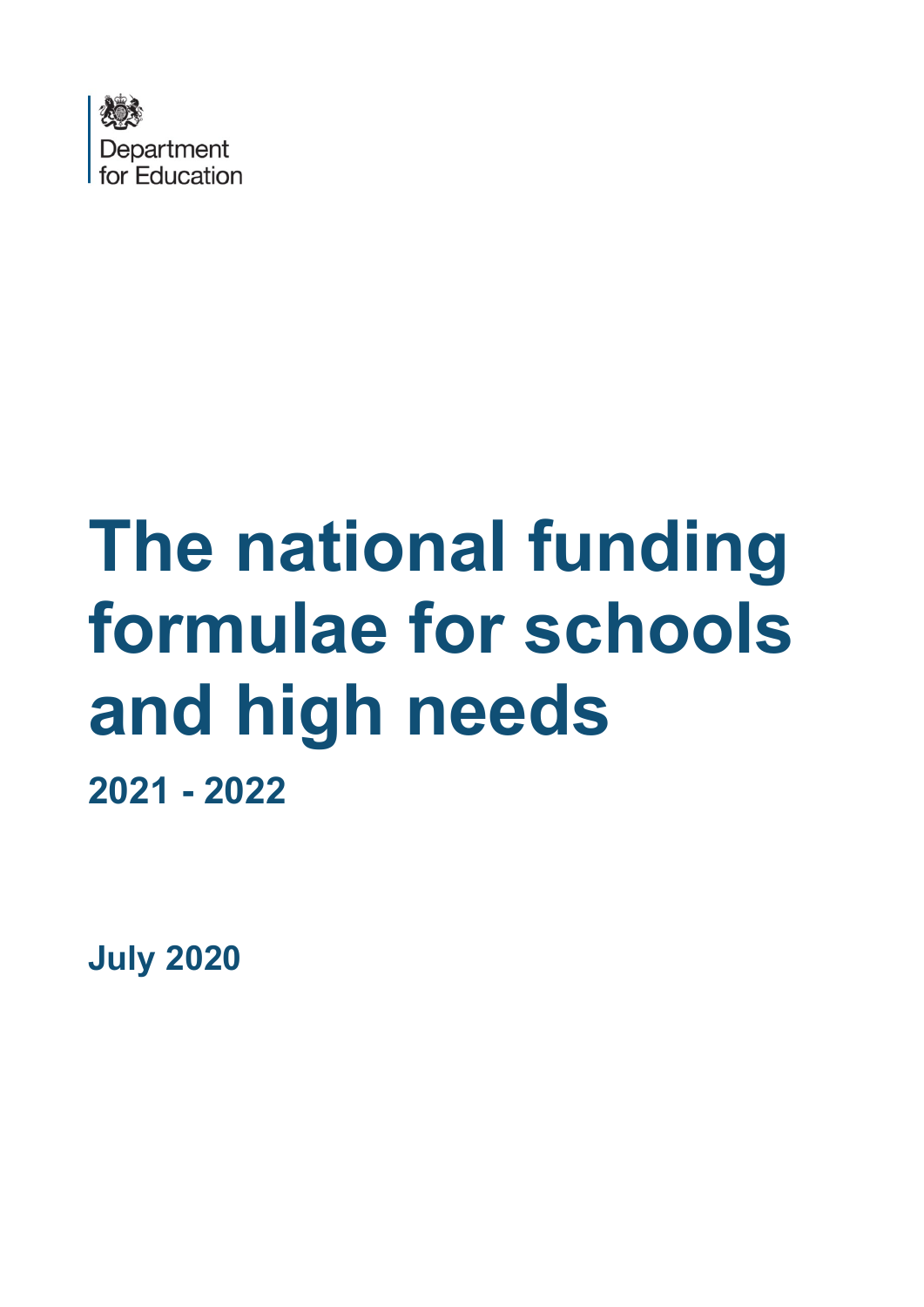# **Contents**

| Background                                                       | 3              |
|------------------------------------------------------------------|----------------|
| The national funding formula for schools                         | 5              |
| Increasing funding factor values                                 | 5              |
| Supporting small and remote schools                              | 6              |
| Rolling grant funding into the schools NFF                       | $\overline{7}$ |
| Updating the Income Deprivation Affecting Children Index (IDACI) | 9              |
| Moving towards a hard national funding formula                   | 10             |
| Other changes to local funding formulae                          | 10             |
| Factor values and total spend in 2021-22                         | 12             |
| The national funding formula for high needs                      | 13             |
| Updates to the high needs national funding formula in 2020-21    | 13             |
| The national funding formula for central schools services        | 16             |
| The central schools services block in 2020-21                    | 16             |
| <b>Equalities Impact Assessment</b>                              | 18             |
| <b>Schools NFF</b>                                               | 18             |
| High needs NFF                                                   | 20             |
| <b>Central School Services Block NFF</b>                         | 21             |
| Overall impact                                                   | 22             |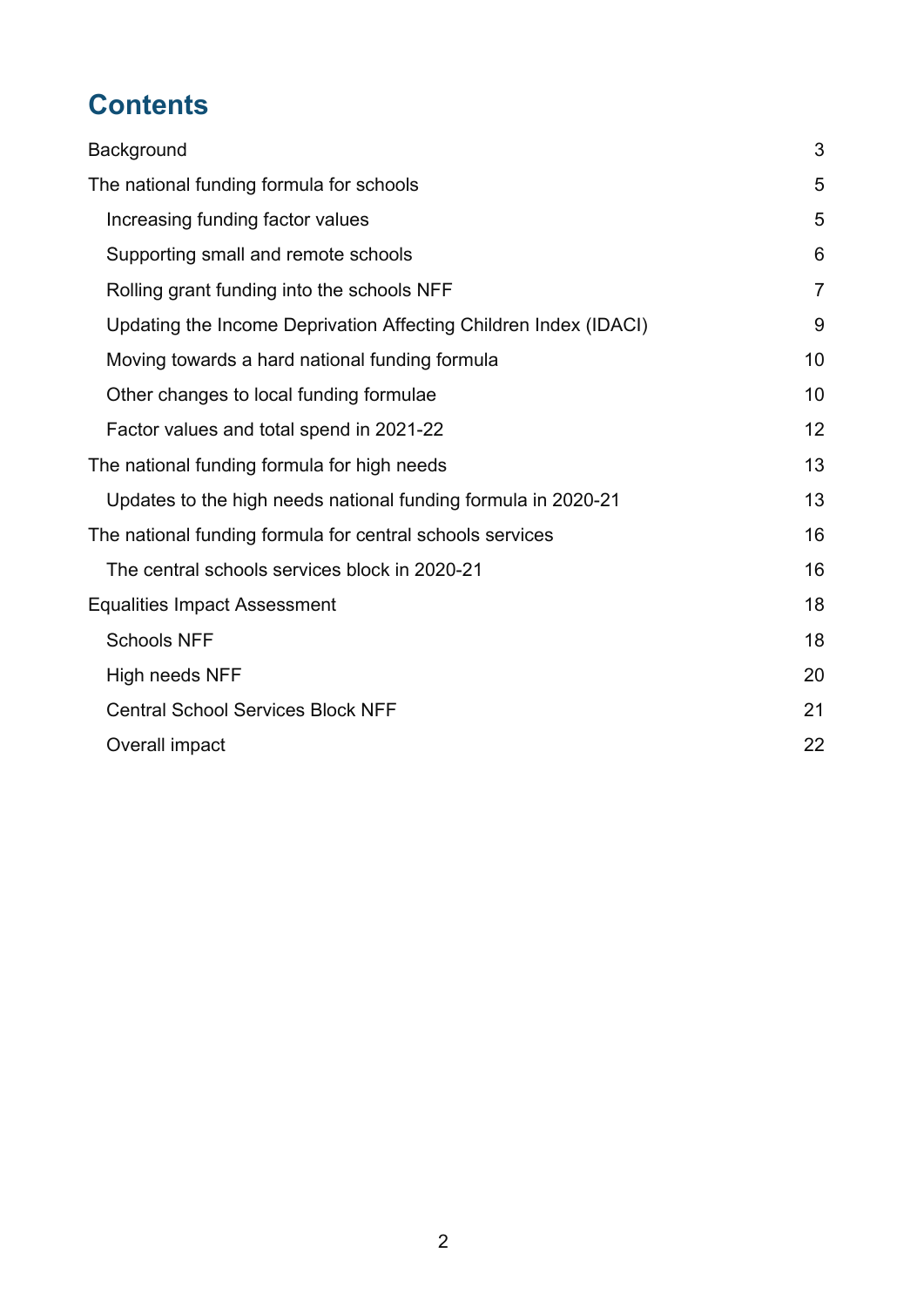# <span id="page-2-0"></span>**Background**

1. As the country moves through the coronavirus (COVID-19) pandemic, never has the essential role that schools play in our communities been more apparent. As a result, the government is more committed than ever to its mission to level up opportunity and transform the lives and prospects of a generation. Every child deserves to benefit from a great education, and the success of our country depends on a world-class schools system.

2. We are backing that commitment with the largest cash increase for schools in a decade. Core school funding is increasing by £2.6bn in 2020-21, and will increase by £4.8bn and £7.1bn in 2021-22 and 2022-23 respectively, compared to 2019-20, including significant additional funding for children with special educational needs and disabilities. In addition to this, we continue to fund additional pension costs for teachers, worth £1.5bn a year.

3. Now, by publishing provisional school and high needs funding allocations for 2021-22, through the schools, high needs and central school services national funding formulae (NFF), we are delivering the second year of that three year funding increase. These allocations will give schools and local authorities certainty of future funding levels.

4. The funding factors used in the formulae remain the same, but we are making two technical changes:

- Funding from the teachers' pay grant and the teachers' pension employer contribution grant, including the supplementary fund, has been added to schools' NFF allocations from 2021-22. The funding has been added to basic per pupil entitlement, to the minimum per pupil funding levels, and to schools' baselines so that it is protected through the funding floor. This will simplify the allocation of this funding – worth almost £2bn a year – recognising the fact that these grants are part of schools' core budgets and providing reassurance to schools and local authorities that this funding will continue to be provided.
- The 2019 update to the Income Deprivation Affecting Children Index has been incorporated so that deprivation funding allocated through the formulae is based on the latest data.

5. School funding through the NFF is increasing by 4% overall in 2021-22. The NFF will distribute this funding based on schools' and pupils' needs and characteristics. The main features in 2021-22 are:

- The key factors in the NFF will increase by 3%, providing a significant increase to those schools already attracting their NFF allocations.
- The minimum per pupil funding levels will ensure that every primary school receives at least £4,000 per pupil, and every secondary school at least £5,150 per pupil, delivering on the government's pledge to level up the lowest funded schools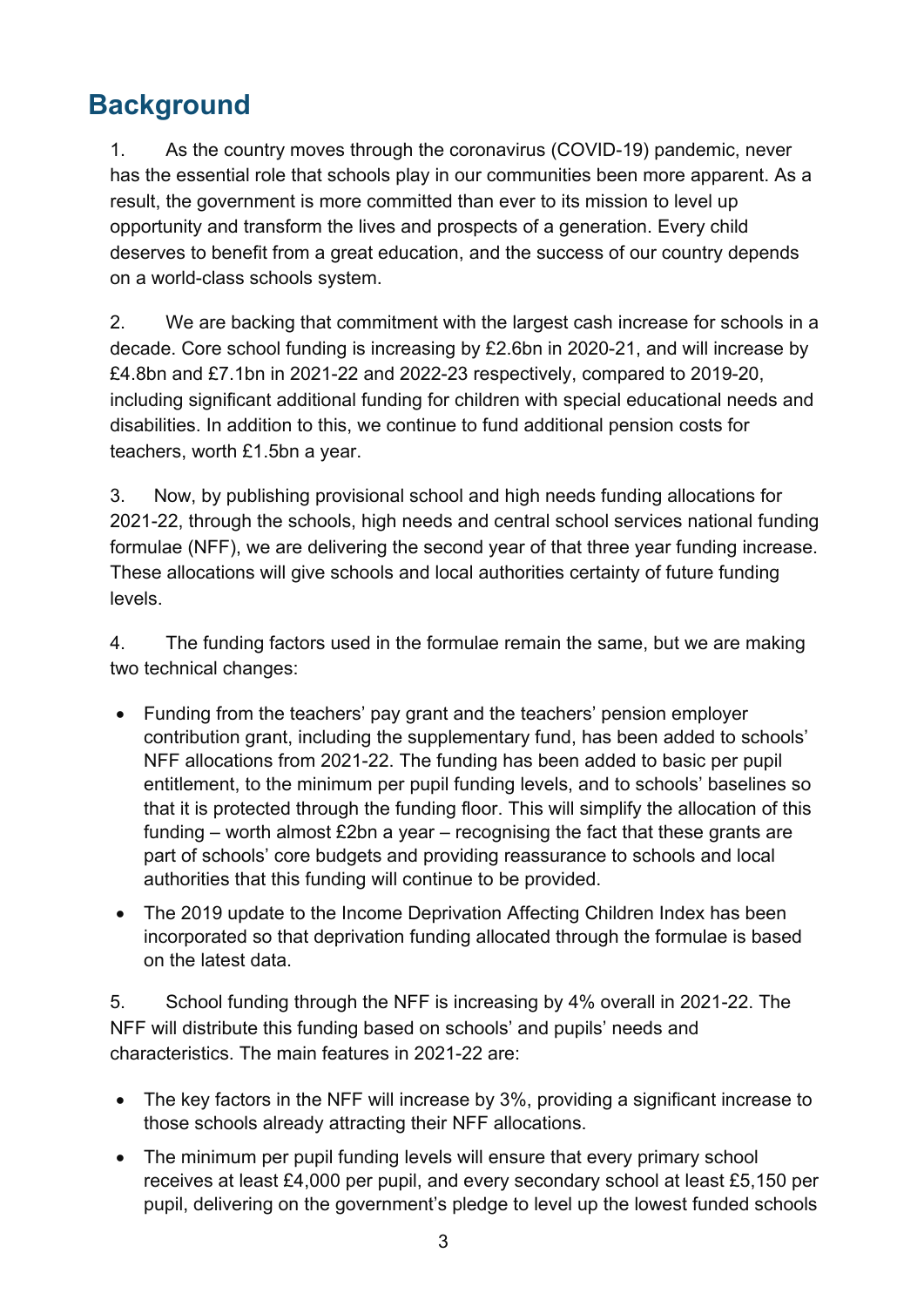– on top of that, these schools will receive an additional £180 and £265 per pupil respectively to cover additional teachers' pay and pension costs previously funded through the separate grants.

- Every school will be allocated at least 2% more pupil-led funding per pupil compared to its 2020-21 NFF baseline.
- Additional funding for small and remote schools will increase in 2021-22, with primary schools attracting up to £45,000, compared to £26,000 previously, as a first step towards expanding the support the NFF provides for such schools from 2022-23.

6. High needs funding is increasing by a further £730m, or 10%, in 2021-22 – that follows the £780m increase this year and brings the total high needs budget to over £8bn. The high needs NFF will ensure that every local authority receives an increase of at least 8% per head of population, with some authorities receiving up to 12% more than this year. This vital extra resource will help local authorities to manage their cost pressures in this area. In addition, the government is continuing to pursue a crossdepartmental review of the SEND system to see what further improvements are necessary to ensure that it supports children and young people with SEND as effectively as possible.

7. Central schools services funding in 2021-22 will increase by 4% for the ongoing responsibilities that local authorities continue to have for all schools. In line with the process introduced for 2020-21 to withdraw funding over time based on the commitments local authorities entered into before 2013-14, funding for historic commitments will decrease by 20%, for those local authorities in receipt of this funding.

8. These provisional NFF allocations will be updated, based on the latest pupil data, to produce final allocations that local authorities will receive through the Dedicated Schools Grant (DSG). Local authorities will continue to use that funding to determine final allocations for all local mainstream schools.

9. In light of the need to focus efforts on meeting the challenges of COVID-19, we are not changing local authorities' flexibility over the distribution of school funding in 2021-22. The government will shortly put forward proposals to move to a 'hard' NFF in future, which will determine schools' budgets directly, rather than through local formulae set indepdently by each local authority. This will level up the school funding system so that all schools across the country are funded on a comparable basis. We will consult wider with local authorities, schools and others to make this transition carefully.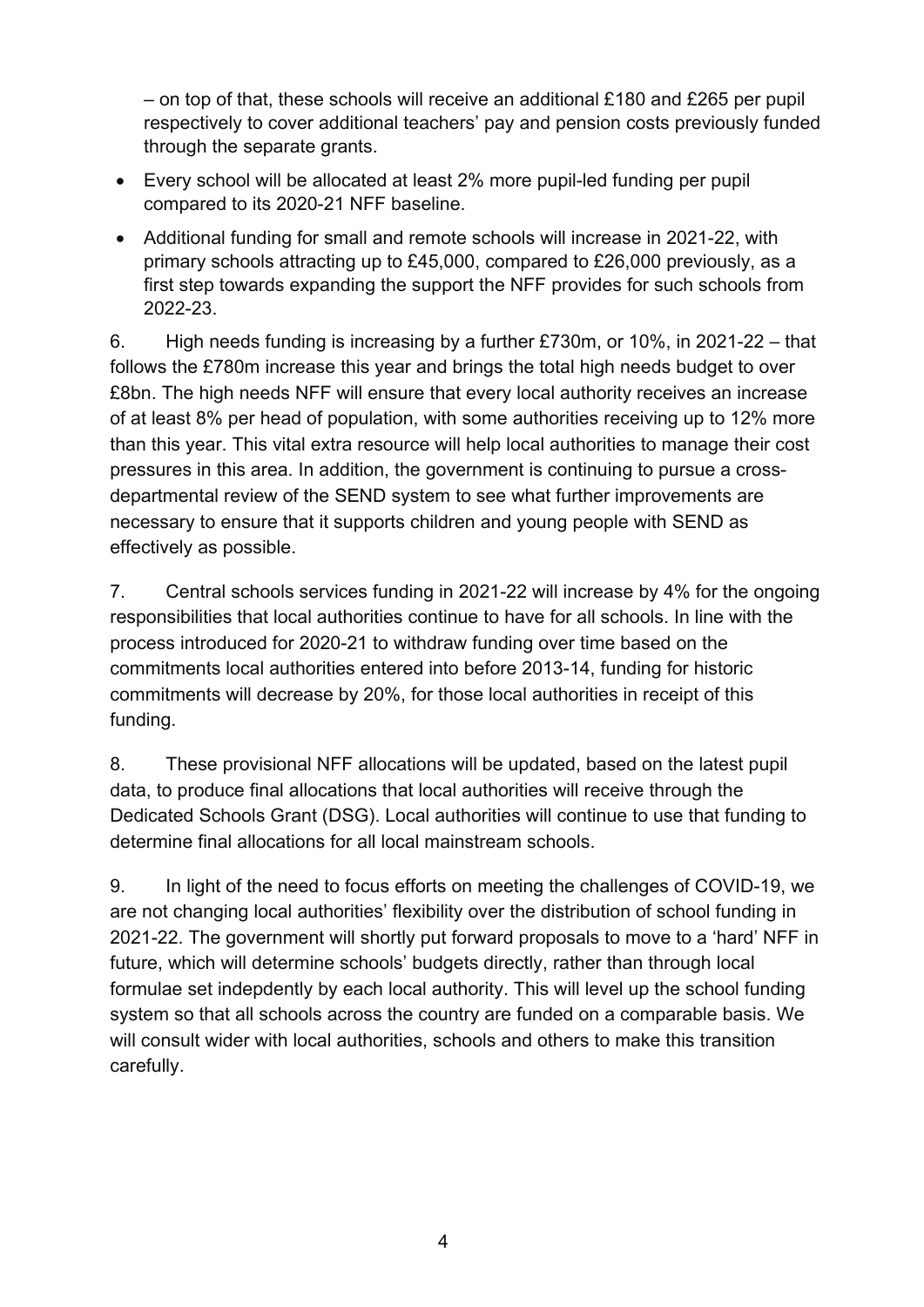# <span id="page-4-0"></span>**The national funding formula for schools**

10. The basic structure of the schools national funding formula (NFF) is not changing for 2021-22. It remains as set out in Figure 1. However, we are changing some existing features of the formula, alongside making some technical changes. These are outlined below.



Figure 1: This illustrates the factors that will be taken into account when calculating schools block DSG funding allocations through the national funding formula. It is not to scale. Funding for factors in italics will be allocated to local authorities on the basis of historic spend.

11. This document sets out the main changes to the National Funding Formulae in 2021-22. For a more detailed overview of the National Funding Formulae as a whole, and changes made in previous years, please see the [2018-19,](https://assets.publishing.service.gov.uk/government/uploads/system/uploads/attachment_data/file/648532/national_funding_formula_for_schools_and_high_needs-Policy_document.pdf) [2019-20](https://assets.publishing.service.gov.uk/government/uploads/system/uploads/attachment_data/file/728273/National_funding_formula_policy_document_-_2019_to_2020_-_BRANDED.pdf) and [2020-21](https://assets.publishing.service.gov.uk/government/uploads/system/uploads/attachment_data/file/838394/National_funding_formula_policy_document_-_2020_to_2021.pdf) policy documents. For more detail on the how the NFF works, and on operational arrangements for 2021-22, please see the technical note and operational guide.

## <span id="page-4-1"></span>**Increasing funding factor values**

12. The additional money we have invested in schools for 2021-22 means that we can increase the key factors in the NFF by  $3.0\%$ .<sup>[1](#page-4-2)</sup> This means that schools which are already attracting their NFF allocations will attract a significant increase in both cash and real terms. On top of this 3.0% uplift, we have added a further £180 for primary pupils and £265 for secondary pupils the age-weighted pupil unit, to reflect the rolling

<span id="page-4-2"></span> $1$  The key factor values have been uplifted by 3% and then rounded.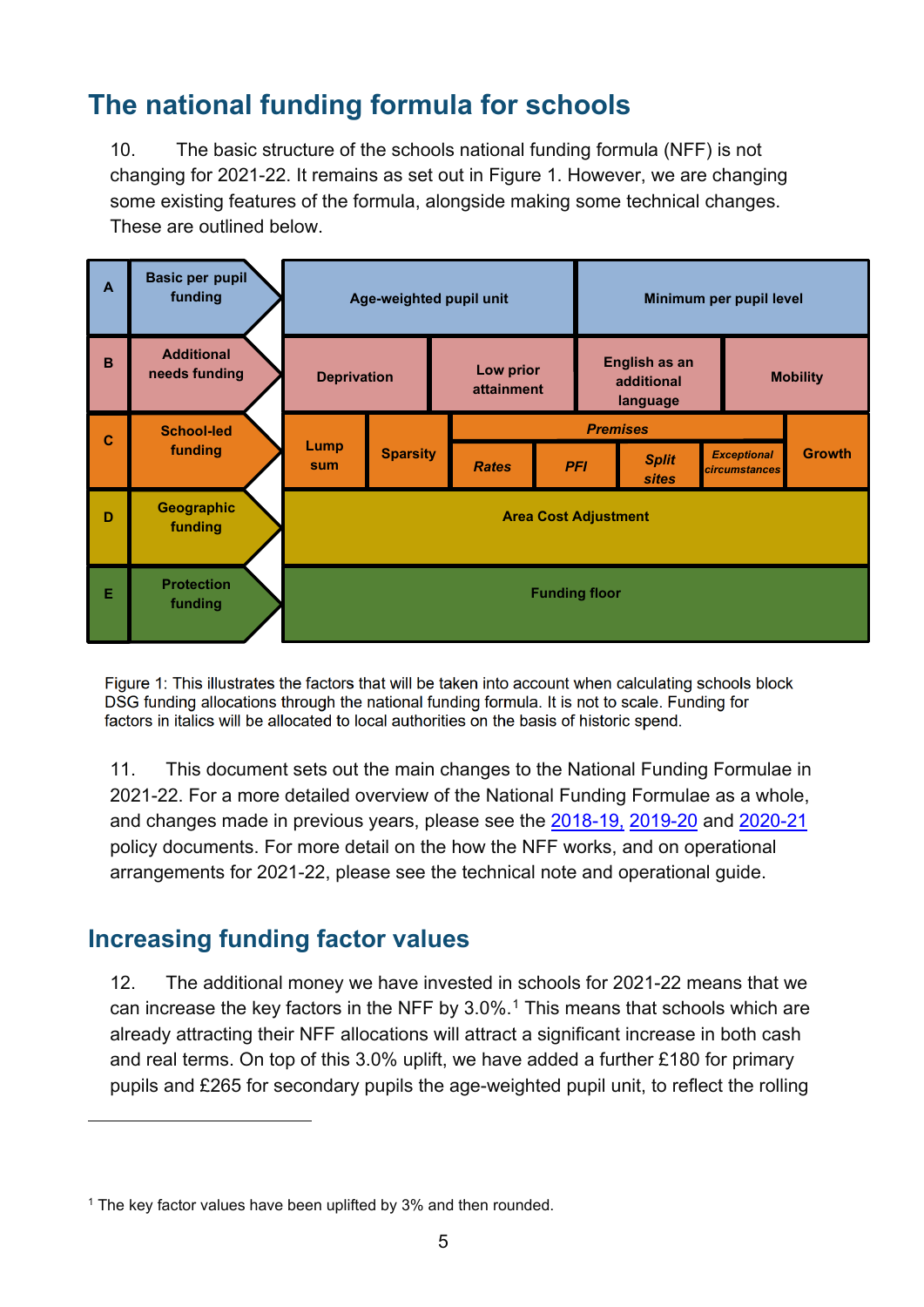in of the teachers' pay and pension grants into the NFF, as set out in paragraphs 20- 27 below.

13. The minimum per pupil levels in 2021-22 will be set at £4,180 for primary schools. This delivers on the Prime Minister's commitment to ensure that every primary school will receive a minimum of £4,000 per pupil, with a further addition of £180 per pupil from the rolling in of grants. The minimum per pupil levels will be £5,215 for KS3 and £5,715 for KS4 – ensuring that standard secondary schools with 5 year groups receive at least £5,415 per pupil. This includes £265 per secondary pupil for the rolling in of grants.

14. The 2021-22 NFF funding floor is set at 2.0%, broadly in line with current inflation forecasts. [2](#page-5-1) This means that every school will attract an increase in their pupil-led funding of at least 2.0% per pupil, compared to their funding floor baseline.<sup>[3](#page-5-2)</sup> The free school meals factor will also increase by 2.0%, as the factor value is based on an estimate of the actual cost of providing school meals.

15. Premises funding will continue to be allocated at local authority level on the basis of actual spend in the 2020-21 APT, with the PFI factor increasing in line with the RPIX measure of inflation (1.56%) to reflect PFI contracts. [4](#page-5-3)

## <span id="page-5-0"></span>**Supporting small and remote schools**

16. The Government is committed to supporting small and remote schools which are at the heart of the rural communities they serve. We recognise the particular financial challenges these schools can face due to their location and size, such as fewer opportunities to find efficiencies. Such schools, particularly primaries, are often necessarily small because of their location and without them, pupils could face long travel distances to attend school.

17. The schools NFF accounts for these challenges by providing support to small primary and secondary schools in remote areas through the lump sum and the sparsity factor. In response to evidence we have heard of the financial pressure such schools find themselves under compared to others, particulary small and remote primary schools, we are extending this support further.

<span id="page-5-1"></span> $2$  Unlike previous years, we have set the floor at a round number in line with forecast inflation. In light of the uncertainty created by COVID-19, inflation levels in 2021-21 are particularly difficult to predict with accuracy.

<span id="page-5-2"></span> $3$  Funding floor baselines will be increased to take account of the rolling in of the teachers' pay and pension grants.

<span id="page-5-3"></span><sup>4</sup> [Office for National Statistics RPIX](https://www.ons.gov.uk/economy/inflationandpriceindices/timeseries/chmk/mm23)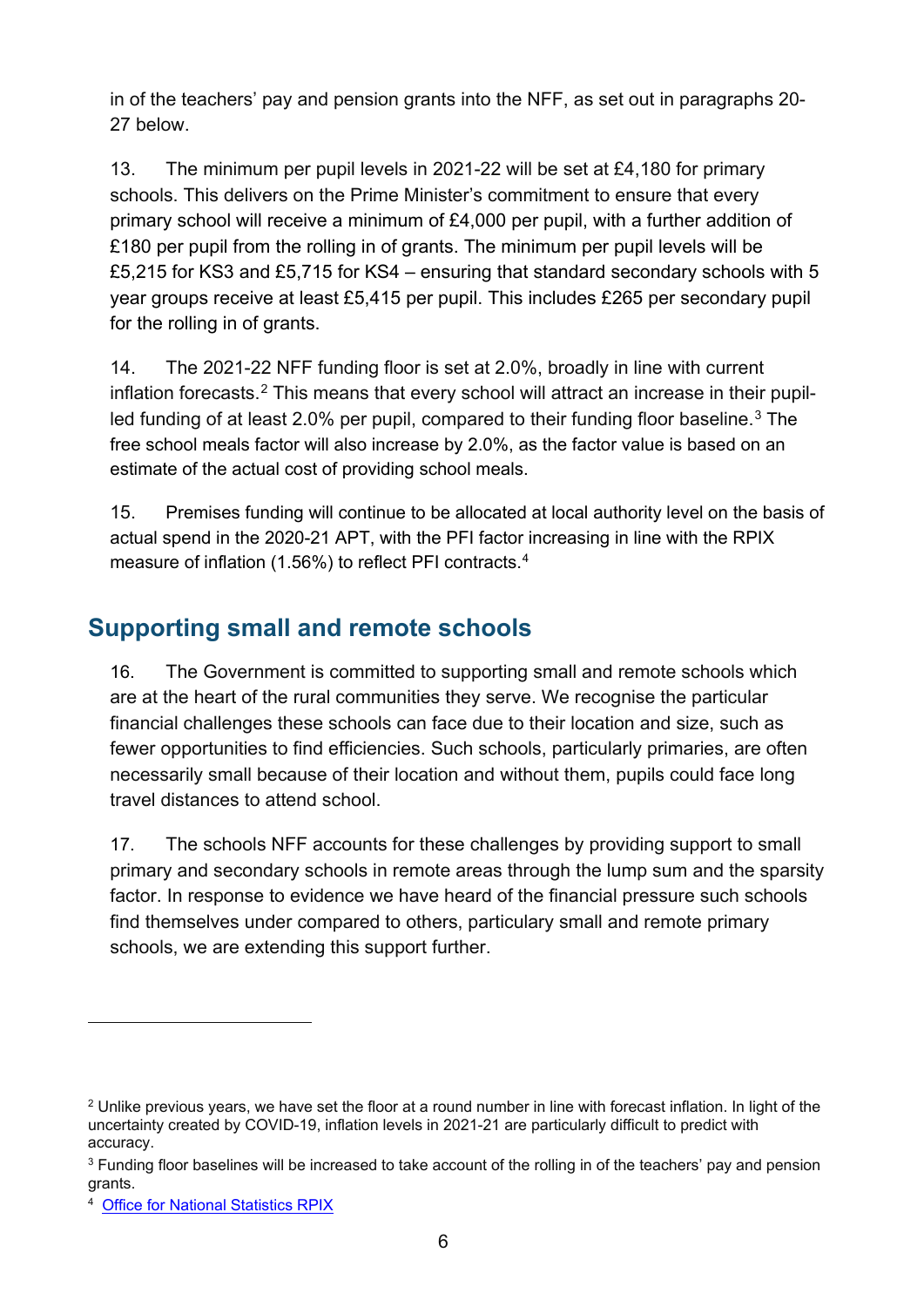18. In 2021-22, we will increase the support we are providing for these schools through the sparsity factor. The maximum sparsity value will increase from £26,000 to £45,000 for primary schools, and from £67,600 to £70,000 for secondary schools. This will increase the amount that the formula allocates to remote schools through the sparsity factor to £42 million – an increase of over 60% in comparison to 2020-21.

19. This will be a first step to expanding and improving the support the NFF provides for small and remote schools, with further changes planned from 2022-23. We will consult publicly on these changes in due course.

## <span id="page-6-0"></span>**Rolling grant funding into the schools NFF**

20. The Teachers' Pay Grant (TPG) and the Teachers' Pension Employer Contribution Grant (TPECG) and pension supplementary fund provide schools and local authorities with almost £2bn of funding a year. The TPG was introduced in September 2018 to support schools to implement the 2018 teachers' pay award.<sup>[5](#page-6-1)</sup> In September 2019 the grant was increased to help schools implement the 2019 teachers' pay award, as well as the ongoing cost of the 2018 award. The TPECG and supplementary fund funds schools and LAs for the increase in teacher pension employer contribution costs from September 2019. [6](#page-6-2)

21. Rolling these grants into the NFF will simplify their administration, improving the efficiency of the operation of the funding system, and will provide schools and local authorities with greater reassurance that this funding will continue to be considered part of their core funding.

22. The aim of our approach for rolling the grants into the school NFF is to make sure that the additional funding schools attract through the NFF is as close as possible to the funding they would have received if the funding was continuing as separate grants in 2021-22, without adding significant additional complexity to the formula. We have rolled in the grants in three ways, to reflect the three different ways in which schools attract funding through the NFF:

• Adding an amount to reflect the current grant funding (£180 per pupil for primary schools and £265 per pupil for secondary schools) onto the age-weighted pupil

<span id="page-6-1"></span><sup>&</sup>lt;sup>5</sup> Further information about the teachers' pay grant can be found at https://www.gov.uk/government/publications/teachers-pay-grant-methodology/teachers-pay-grantmethodology

<span id="page-6-2"></span> $6$  Further information about the the teachers' pension employer contribution grant can be found at [https://www.gov.uk/government/publications/teachers-pension-employer-contribution-grant-tpecg/pension](https://www.gov.uk/government/publications/teachers-pension-employer-contribution-grant-tpecg/pension-grant-methodology)[grant-methodology](https://www.gov.uk/government/publications/teachers-pension-employer-contribution-grant-tpecg/pension-grant-methodology)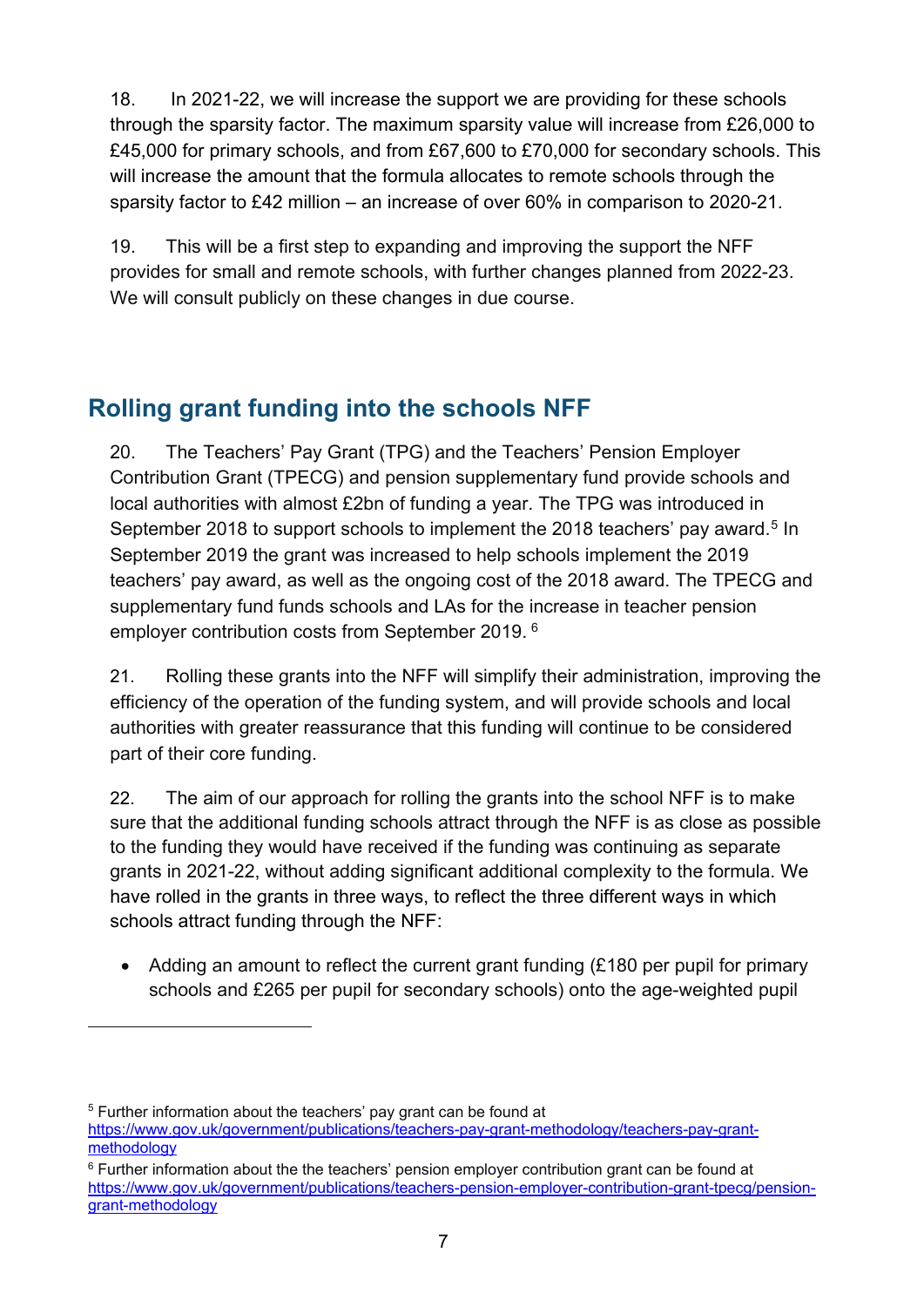unit (AWPU). This increases the amount that schools already on their NFF allocations will attract.

- Adding the same per pupil amounts to the minimum per pupil (MPP) funding levels. This increases the amount that schools on the minimum per pupil funding levels will attract through the NFF.
- Adding an amount representing the funding schools receive through the TPG, TPECG and supplementary fund in respect of their reception to Year 11 pupils onto their baselines, which is used to calculate any funding protection for the schools through the funding floor. This increases the amount that schools whose allocations are determined by the funding floor will attract.

23. The £180 and £265 per pupil rates have been calculated on the basis of the grant rates schools currently receive. The existing Area Cost Adjustment (ACA) calculation within the NFF ensures that the per pupil rates added to the AWPU are uplifted to reflect geographical variation in labour market costs. We are therefore not using the separate grant rates that currently apply for inner London, outer London or the London fringe areas.

24. The rolling in of these grants into the schools' notional NFF allocations will affect the core budgets that maintained schools will receive from April 2021, and that academies will receive from September 2021. To avoid an unfair gap in the support provided to academies, academies will therefore continue to receive separate grant payments up until the end of August 2021.

25. In 2021-22, local authorities will remain responsible for determining final allocations to schools, in consultation with the Schools Forum. It is our expectation that, as far as possible, individual schools' additional funding from the previous pay and pension grants should be passed on to them by local authorities in 2021-22. We will provide clear guidance for local authorities on how the calculations have been made, allowing them to mirror the calculations in the local formulae.

26. Schools receiving the minimum per pupil funding levels will have the additional funding protected in local formulae as these will continue to be compulsory in 2021-22. We would also require local authorities to mirror the additional funding added to schools' NFF baselines in their baselines for the minimum funding guarantee, so that schools on the minimum funding guarantee can also have their pay and pension grant funding protected.

27. Further details about methodology for rolling in grants are available in the technical note. Grant funding for early years and 16-19 pupils will be distributed through the early years and 16-19 funding arrangements. We will provide details of how that will be done in due course.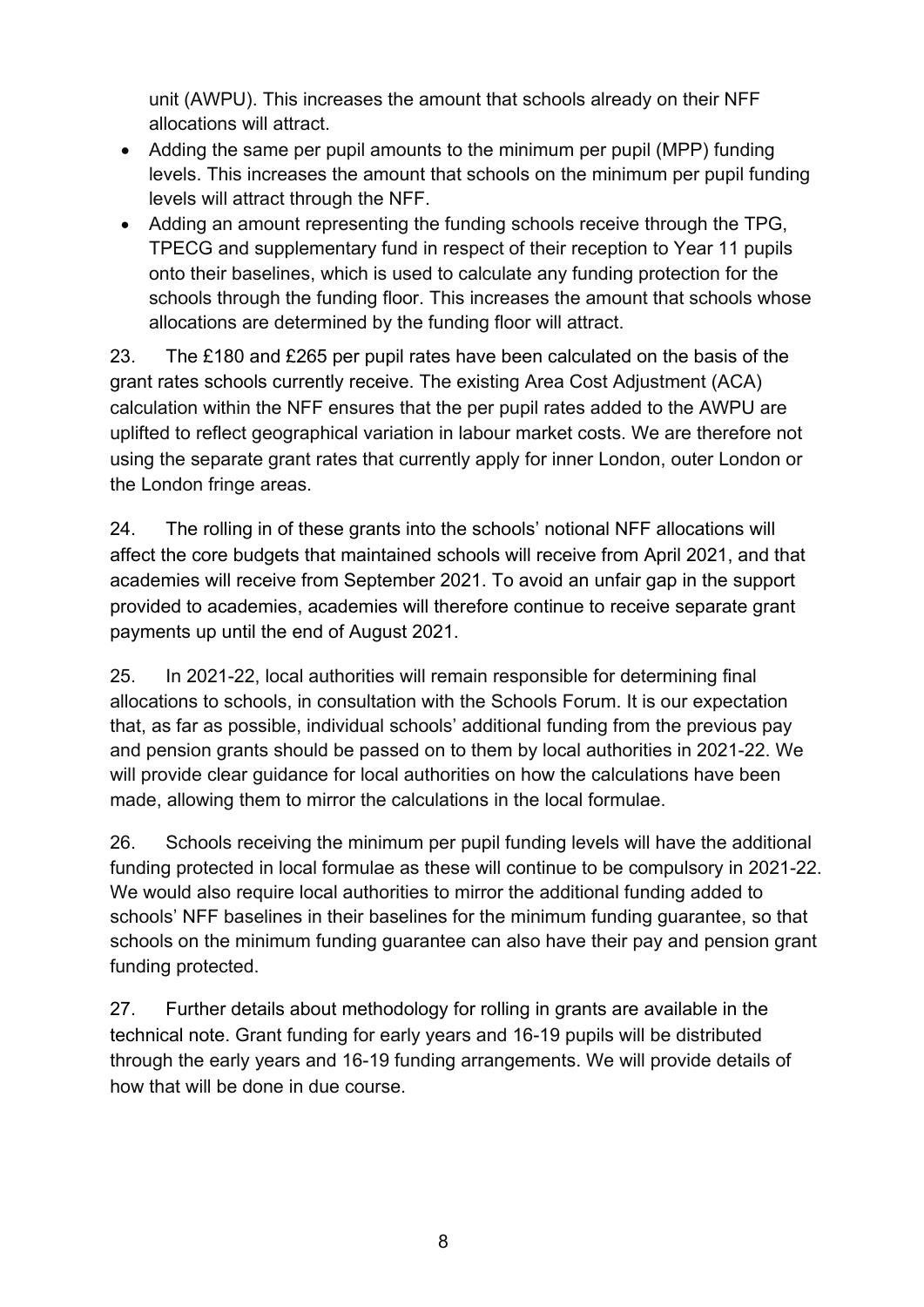## <span id="page-8-0"></span>**Updating the Income Deprivation Affecting Children Index (IDACI)**

28. IDACI is an area-based index measuring the relative deprivation of different areas, and ascribes a score as well as a rank to each Lower-layer Super Output Area (LSOA). The 2019 update provides a more up-to-date measure of the relative deprivation of different areas.

29. For both the schools and high needs NFF, the IDACI scores are divided into seven bands, A to G, with band A representing the most deprived areas. Additional funding is directed by reference to the number of pupils in each of bands A-F, with higher per pupil amounts directed to pupils in the more deprived bands.

30. As we move to using the 2019 data, we will also be changing the banding structure to reflect the new data. This change is necessary to ensure that the amount of deprivation funding allocated through IDACI does not decrease.

31. The new band boundaries will be based on the proportion of LSOAs in each band. In line with MHCLG recommendations, this means that the banding boundaries will be defined by rank<sup>[7](#page-8-1)</sup> rather than by score. The new IDACI bands are set out in the table below. These apply to both the schools and high needs NFF.

| <b>Band</b>                |      | в     |      | D     | E.     |                   |
|----------------------------|------|-------|------|-------|--------|-------------------|
| % of LSOAs in each band    | 2.5% | 5%    | 5%   | 5%    | $10\%$ | 10% 62.5%         |
| Ranks covered by each band |      | 8221  | 2464 | 4106  | 5748   | 9033 12317        |
|                            | 821  | 24631 | 4105 | 57471 |        | 9032 12316  32844 |

32. The table shows that 2.5% of LSOAs (those ranked between 1 and 821) will be placed in the highest IDACI band, band A; 5.0% of LSOAs (those ranked between 822 and 2463) will be placed in band B; and so forth. 62.5% of LSOAs will be placed in band G, which does not attract additional funding.

33. The new banding methodology will ensure that the proportion of pupils attracting funding through each band will remain broadly unchanged from 2020-21. Where there have been small changes in the proportions, we have increased the factor values of some bands by more than 3.0% in the schools NFF to ensure that the average funding, per eligible pupil, allocated through IDACI increases by 3.0%.

<span id="page-8-1"></span> $7$  The ranks of each LSOA can be found in file 3 on https://www.gov.uk/government/statistics/englishindices-of-deprivation-2019.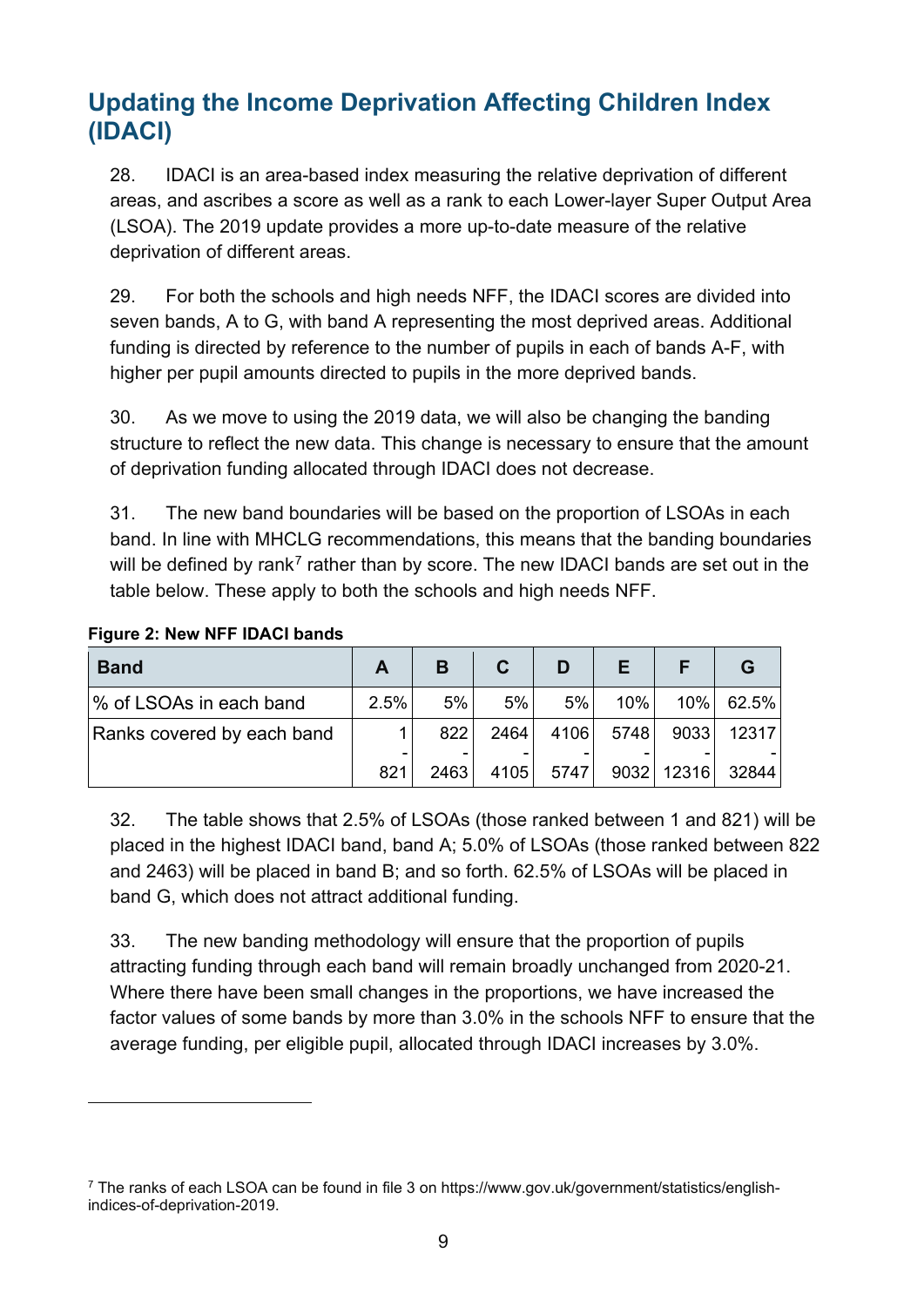## <span id="page-9-0"></span>**Moving towards a hard national funding formula**

34. The schools NFF has, since it was introduced in 2018-19, replaced the postcode lottery of the past to ensure that funding is distributed on the basis of schools' and pupils' characteristics, not accidents of history or geography. The government is committed to completing these reforms by moving to a 'hard' NFF in future, whereby individual schools receive what they attract through the national formula, rather than through independently-set local authority funding formulae. This will ensure that schools across the country are funded on a comparable basis, as well as create a simpler, more transparent and more predictable funding system.

35. While local authorities currently retain flexibility over how they distribute the funding they receive through the NFF, in consultation with schools, we have seen continued significant progress towards following the national formula. As of this year (2020-21), two-thirds of local authorities have moved all aspects of their funding formulae towards the NFF since its introduction – of these, 64 local authorities are now mirroring the national formulae almost exactly.<sup>[8](#page-9-2)</sup> Furthermore, 110 local authorities at least matched the funding floor protection in the NFF, while every single local authority implemented the mandatory minimum per pupil levels in 2020-21.

36. In light of this continued progress towards the NFF, and due to the need to focus efforts on meeting the challenges of COVID-19, we are not changing local authorities' flexibility over the distribution of school funding in 2021-22. The minimum per pupil levels, at the values provided in the NFF, will remain mandatory in 2021-22. The government will shortly put forward proposals to move to a 'hard' NFF in future. In making this important change, we want to consult widely with local authorities, schools and others to consider carefully the issues that remain to be resolved, and how we can ensure a smooth transition for all schools and local areas.

## <span id="page-9-1"></span>**Other changes to local funding formulae**

37. We have made minimal changes to the rules governing how local authorities set their local funding formulae in 2021-22, to provide stability while local authorities and schools are meeting the challenges posed by the COVID-19 pandemic.

<span id="page-9-2"></span><sup>&</sup>lt;sup>8</sup> Of 151 local authorities in England, 99 have moved every one of their factor values in their local formulae closer to the NFF over the past 3 years or remained within 1% of NFF values – the equivalent figure was 89 in 2019-20. The comparison excludes the mobility factor as this was only included in the NFF from 2020-21.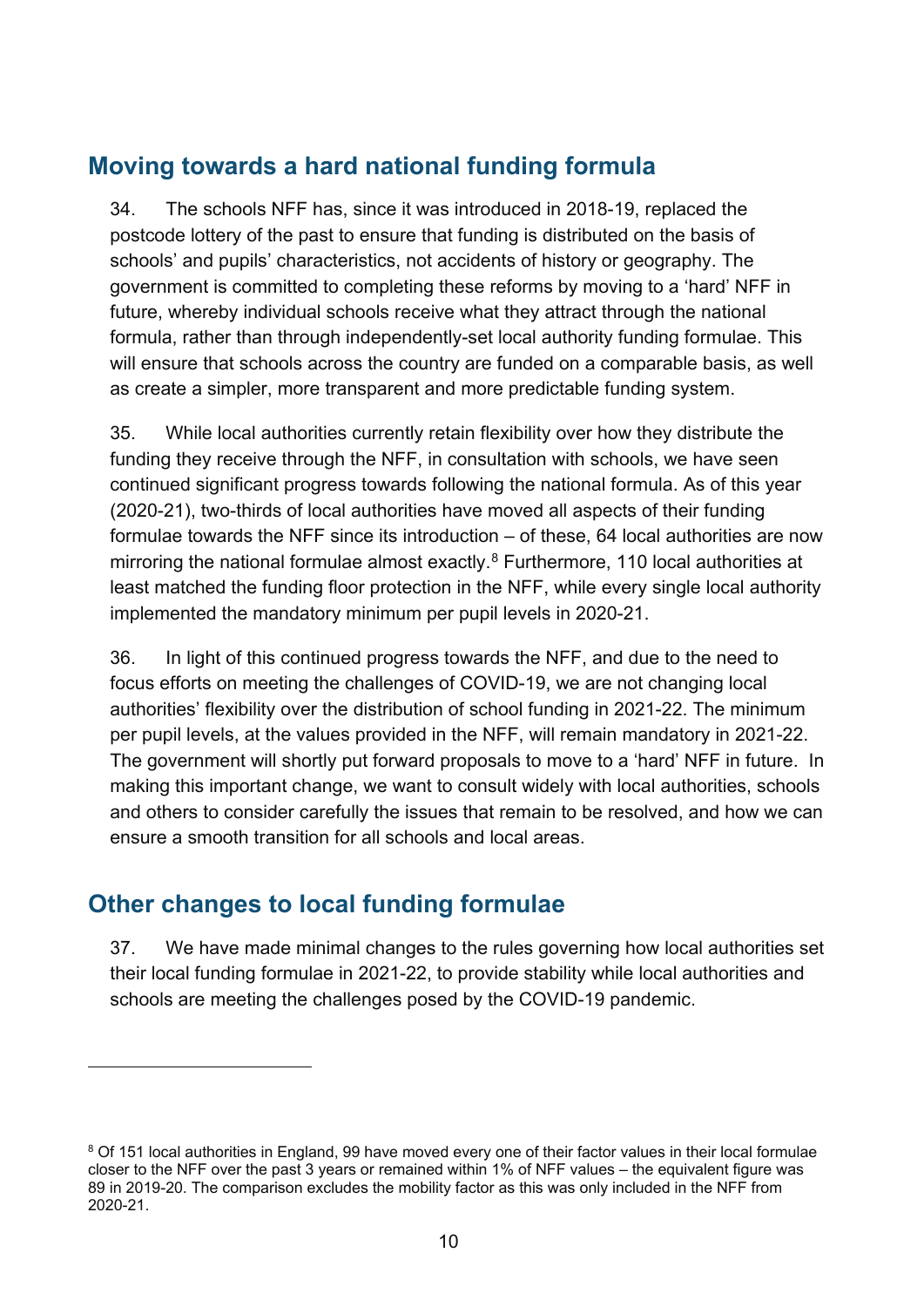38. Local authorities will continue to set a Minimum Funding Guarantee in local formulae, which in 2021-22 must be between +0.5% and +2.0%. This allows them to match the protection in the NFF, which we expect local authorities to continue to do where possible.

39. The changes to the NFF to roll in teachers' pay and pension grants and to incorporate the 2019 Income Deprivation Affecting Children Index (IDACI) will also be reflected in local funding formulae. We have provided guidance on this for local authorities in the school funding operational guide. We do not expect the incorporation of these changes alone to require consultation with schools.

40. Following the cancellation of assessments in summer 2020 due to COVID-19, local authorities will not be able to use this data as part of setting a low prior attainment factor in local funding formulae. Instead, local authorities will use 2019 assessment data as a proxy for the 2020 reception and year 6 cohort, which will be reflected in the data they receive from the department.

41. Finally, local authorities will continue to be able to transfer up to 0.5% of their schools block to other blocks of the Dedicated Schools Grant (DSG), with schools forum approval. In 2021-22, the total schools block available for such transfers must exclude the additional funding local authorities have been allocated for the teachers' pay and pension grant, thereby guaranteeing that all of this funding remains with schools. A disapplication will be required for transfers above 0.5%, or for any amount without schools forum approval. The criteria the department applies when considering such requests is available to local authorities in the school funding operational guide.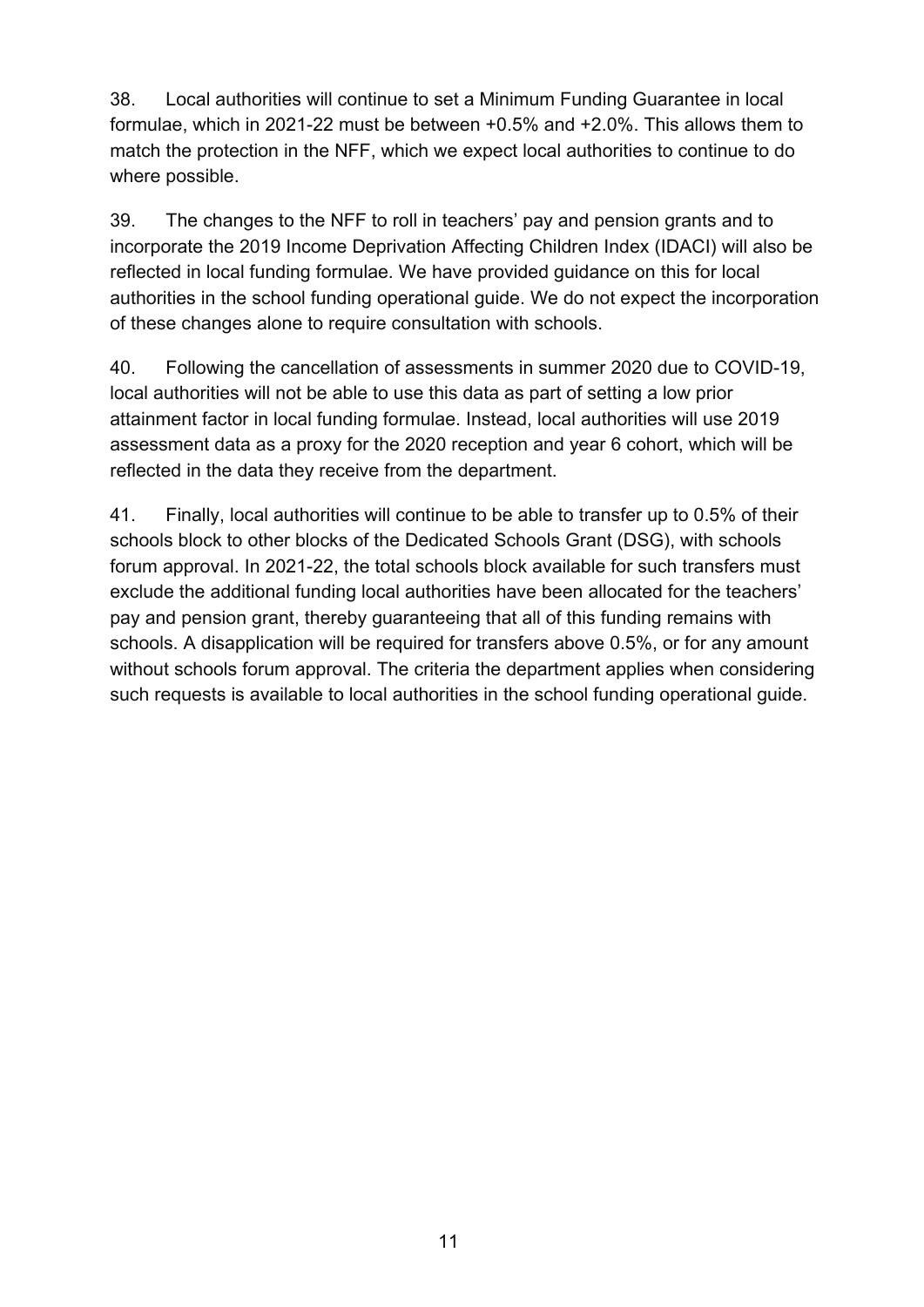## <span id="page-11-0"></span>**Factor values and total spend in 2021-22**

| <b>Factors</b>                                                                | <b>Unit Values</b> | <b>Total Funding (including ACA)</b> | <b>Proportion of core total</b> |
|-------------------------------------------------------------------------------|--------------------|--------------------------------------|---------------------------------|
| <b>Basic per pupil Funding</b>                                                |                    | £28,905m                             | 76.5%                           |
| <b>AWPU</b>                                                                   |                    | £28,450m                             | 75.3%                           |
| Primary AWPU                                                                  | £3,123             | £14,482m                             | 38.3%                           |
| <b>KS3 AWPU</b>                                                               | £4,404             | £8,236m                              | 21.8%                           |
| <b>KS4 AWPU</b>                                                               | £4,963             | £5,731m                              | 15.2%                           |
| Minimum per pupil                                                             |                    | £455m                                | 1.2%                            |
| Primary Minimum Per Pupil funding                                             | £4,180             | £319m                                | 0.8%                            |
| Secondary Minimum Per Pupil funding                                           | £5,415             | £136m                                | $0.4\%$                         |
| <b>Additional Needs Funding</b>                                               |                    | £6,426m                              | 17.0%                           |
| <b>Deprivation</b>                                                            |                    | £3,341m                              | 8.8%                            |
| <b>Primary FSM</b>                                                            | £460               | £372m                                | 1.0%                            |
| Secondary FSM                                                                 | £460               | £230m                                | 0.6%                            |
| Primary FSM6                                                                  | £575               | £613m                                | 1.6%                            |
| Secondary FSM6                                                                | £840               | £712m                                | 1.9%                            |
| Primary IDACI A                                                               | £620               | £97m                                 | $0.3\%$                         |
| Primary IDACI B                                                               | £475               | £145m                                | $0.4\%$                         |
| Primary IDACI C                                                               | £445               | £133m                                | $0.4\%$                         |
| Primary IDACI D                                                               | £410               | £117m                                | 0.3%                            |
| Primary IDACI E                                                               | £260               | £139m                                | 0.4%                            |
| Primary IDACI F                                                               | £215               | £108m                                | 0.3%                            |
| Secondary IDACI A                                                             | £865               | £81m                                 | 0.2%                            |
| Secondary IDACI B                                                             | £680               | £129m                                | 0.3%                            |
| Secondary IDACI C                                                             | £630               | £120m                                | 0.3%                            |
| Secondary IDACI D                                                             | £580               | £106m                                | 0.3%                            |
| Secondary IDACI E                                                             | £415               | £141m                                | 0.4%                            |
| Secondary IDACI F                                                             | £310               | £99m                                 | 0.3%                            |
| <b>Low Prior Attainment</b>                                                   |                    | £2,613m                              | 6.9%                            |
| <b>Primary LPA</b>                                                            | £1,095             | £1,557m                              | 4.1%                            |
| Secondary LPA                                                                 | £1,660             | £1,055m                              | 2.8%                            |
| <b>English as an Additional Language</b>                                      |                    | £420m                                | 1.1%                            |
| <b>Primary EAL</b>                                                            | £550               | £311m                                | 0.8%                            |
| Secondary EAL                                                                 | £1,485             | £108m                                | 0.3%                            |
| <b>Mobility</b>                                                               |                    | £52m                                 | 0.1%                            |
| <b>Primary Mobility</b>                                                       | £900               | £42m                                 | 0.1%                            |
| Secondary Mobility                                                            | £1,290             | £10m                                 | 0.0%                            |
| <b>School Led Funding</b>                                                     |                    | £2,473m                              | 6.5%                            |
| <b>Lump Sum</b>                                                               |                    | £2,430m                              | 6.4%                            |
| Primary lump sum                                                              | £117,800           | £2,032m                              | 5.4%                            |
| Secondary lump sum                                                            | £117,800           | £398m                                | 1.1%                            |
| <b>Sparsity</b>                                                               |                    | £42m                                 | 0.1%                            |
| Primary sparsity                                                              | £45,000            | £38m                                 | $0.1\%$                         |
| Secondary sparsity                                                            | £70,000            | £4m                                  | $0.0\%$                         |
| <b>Premises</b>                                                               |                    | £531m                                | 1.4%                            |
| Area Cost Adjustment: Multiplier applied to basic per pupil, additional needs |                    |                                      |                                 |
| and school led funding. (It is already included in the factor subtotals.)     |                    | £949m                                |                                 |
| Core total (excluding funding floor)                                          |                    | £37,804m                             |                                 |
| <b>Protections</b>                                                            |                    |                                      |                                 |
| Floor                                                                         |                    | £581m                                |                                 |
| Primary floor funding                                                         |                    | £334m                                |                                 |
| Secondary floor funding                                                       |                    | £247m                                |                                 |
| <b>Total</b>                                                                  |                    | £38,916m                             |                                 |

**Figure 3:** This shows the unit values, total funding and proportion of funding for each factor in the formula. Total funding is rounded to the nearest £1m. Proportion of core total is rounded to the nearest 0.1%. The secondary minimum per pupil factor value is based on a standard secondary schools with 5 year groups. We have excluded growth funding from this table as this funding will be calculated using October census data.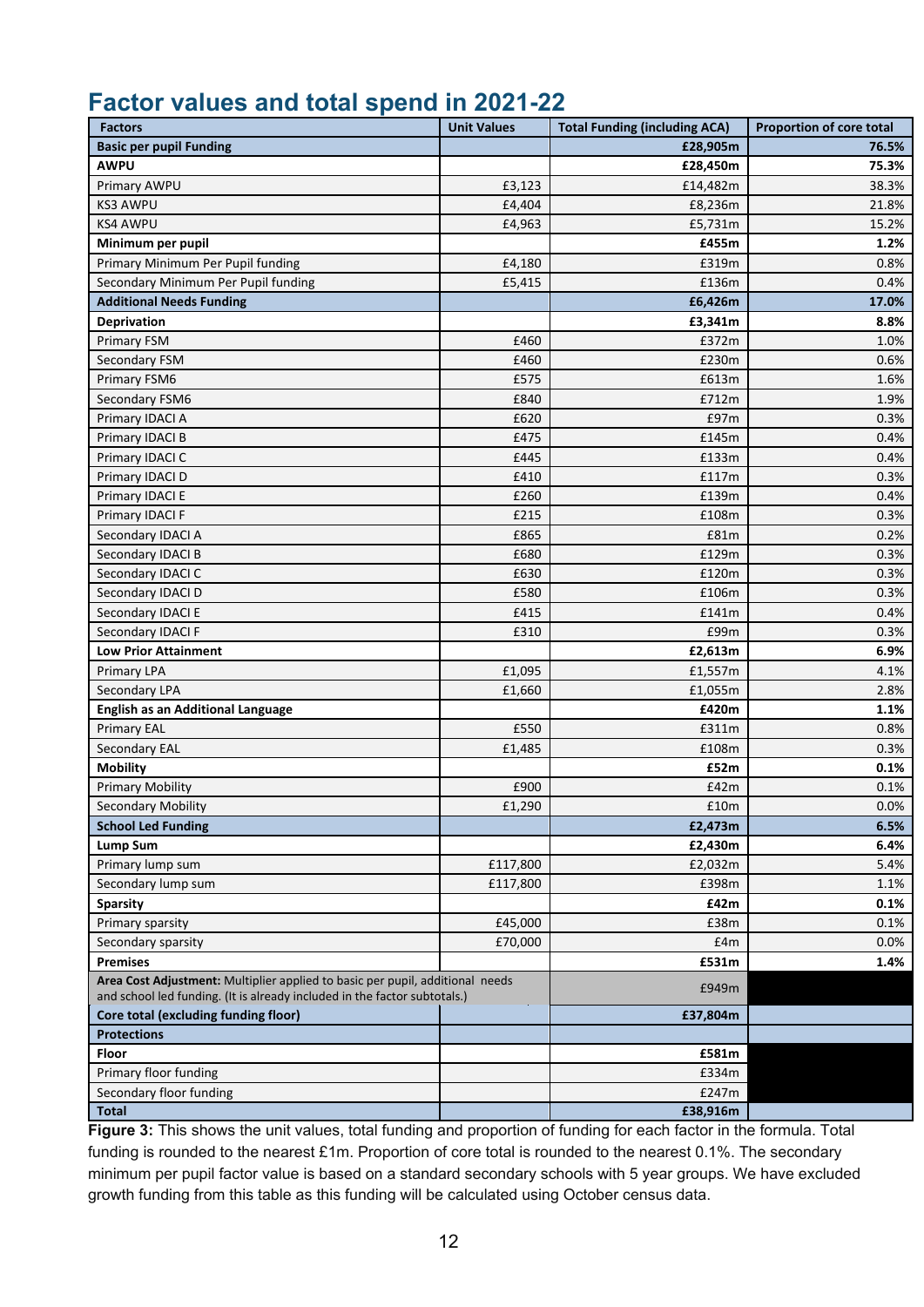# <span id="page-12-0"></span>**The national funding formula for high needs**

## <span id="page-12-1"></span>**Updates to the high needs national funding formula in 2020-21**

42. The national increase in high needs funding, from 2020-21 to 2021-22, will amount to £730 million. This will allow local authorities to see further increases in their share of high needs funding for 2021-22, using the 2020-21 allocations as a baseline<sup>[9](#page-12-2)</sup> with a minimum per head increase of 8.0%. The additional funding is distributed through the formula, which includes:

- 42.1. **The funding floor** this ensures that all local authorities' allocations per head of population will increase by a minimum percentage compared to the baseline. For 2021-22 we are continuing to keep the funding floor at 8.0%. [10](#page-12-3)
- 42.2. **The limit on gains**  the limit on gains will be 12.0% per head of population compared to the baseline, so that authorities due to gain under the formula see an increase of up to 12.0% before their gains are capped.

43. The remainder of the additional funding will be distributed through an increase to the proxy factors in the formula, keeping their relative weightings the same as previously. The historic spend factor will remain at the same cash value as in 2020-21.

44. For 2021-22, we have also incorporated the teachers' pay grant and the teachers' pension employer contribution grant amounts within the formula by increasing the basic entitlement factor value to £4,660 for special schools, and through an additional factor in the formula that will enable local authorities to receive funding equivalent to the teachers' pay and pension grant they will receive in 2020-21 for AP settings, and to the teachers' pension supplementary fund they will receive. The basic entitlement factor numbers will be updated for the December DSG allocations using the latest school census data, as in previous years. The additional factor amounts will also be updated, in line with the relevant grant amounts paid in 2020-21.

45. The basic structure of the high needs national funding formula is not changing for 2021-22. Figure 4 below sets out the factors and adjustments that comprise the

<span id="page-12-2"></span><sup>&</sup>lt;sup>9</sup> The basic entitlement factor and import/export adjustment will continue be excluded from the funding floor and gains cap baselines as previously. Further detail can be found in the technical note. In addition, the baseline will be updated with additional sums for those special free schools that are no longer new and growing so authorities can continue receiving this funding in future years through the formula.

<span id="page-12-3"></span> $10$  And similarly to the previous year, the hospital education element will also be uplifted by 8%, in line with the funding floor.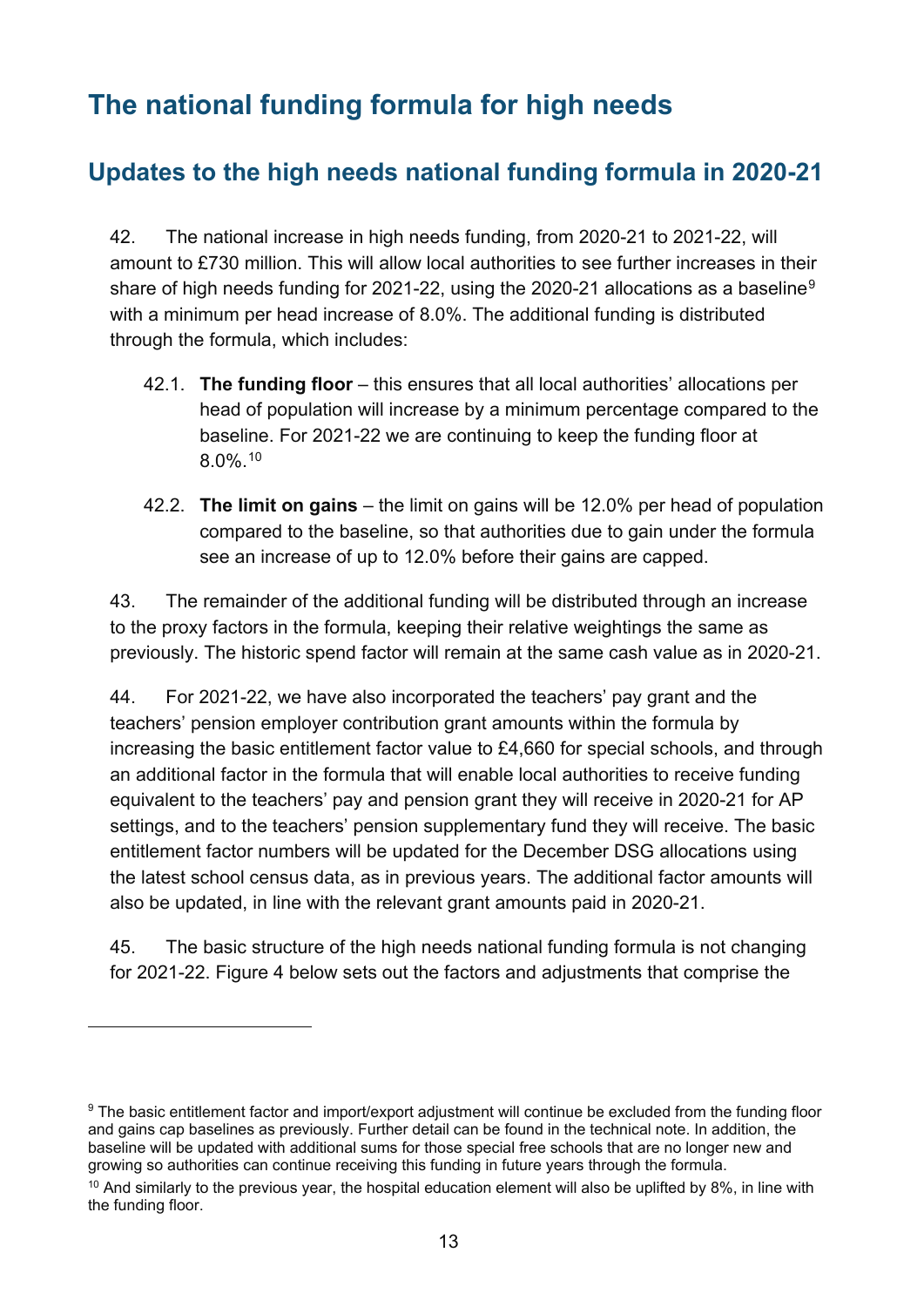formula, including an area cost adjustment applied to the basic entitlement and proxy factors.



#### **Figure 4: basic building blocks of the formula**

46. In addition to regular data updates in the high needs NFF, we have also updated the Income Deprivation Affecting Children Index (IDACI) factor in the 2021-22 formula to use the latest available 2019 data. Similar to the schools NFF, the high needs NFF uses IDACI as a proxy factor for deprivation funding. Updating this to use the latest available data will ensure that funding through this proxy factor continues to be targeted towards areas most likely to need additional funding. The new banding structure outlined in paragraphs 31-32 above will also apply to the high needs NFF. The band boundaries are based on set proportions of the IDACI areas to minimise change for the majority of local authorities.

47. For further details on the methodology used for the high needs formula, please refer to the 2021-22 high needs technical note once published. The technical note will also include information on the data updates and adjustments used within the high needs formula.

#### **Local distribution of high needs funding**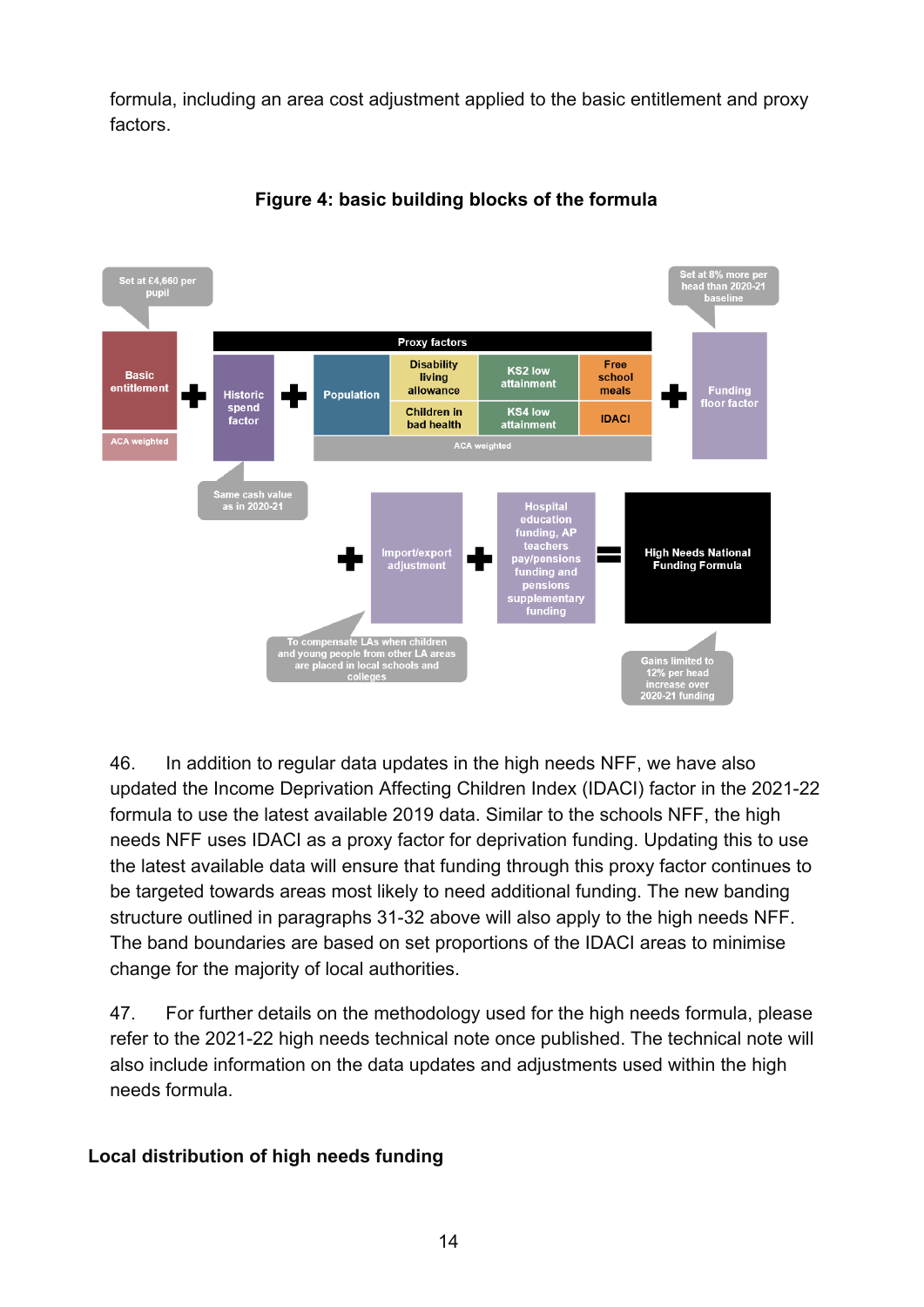48. We will be requiring local authorities to allocate to special schools (maintained and academies), pupil referral units and AP academies additional high needs funding for 2021-22, on a similar basis as their allocations of the separate teachers' pay and pensions grants in 2020-21, using similar conditions of grant that will instead apply to authorities' allocations of DSG. We will provide more guidance on this in the high needs operational guide to be published in September 2020.

49. We are continuing the maintained special schools and special academies protection arrangements in 2021-22, using the 2020-21 allocations of place and top-up funding as the basis for the year-on-year calculation, and including the teachers' pay and pensions grant they will have received in 2020-21.

50. The minimum funding guarantee (MFG) for mainstream schools – at least +0.5% per pupil – covers their core budget, but does not cover the high needs top-up funding they receive. That element is not protected, because it can change significantly when a single pupil with high needs leaves the school.

51. For special schools, however, the top-up funding they receive is a much higher proportion of their overall funding, and so it is covered by the equivalent of the MFG for special schools. Because it protects more of their total budget, we are continuing to set the level of that broader protection slightly lower – at 0% per pupil. This means that no special school will receive from their local authority less per pupil next year on a likefor-like comparison with their pupil cohort this year. Again further guidance on this protection will be available in the high needs operational guide to be published in September.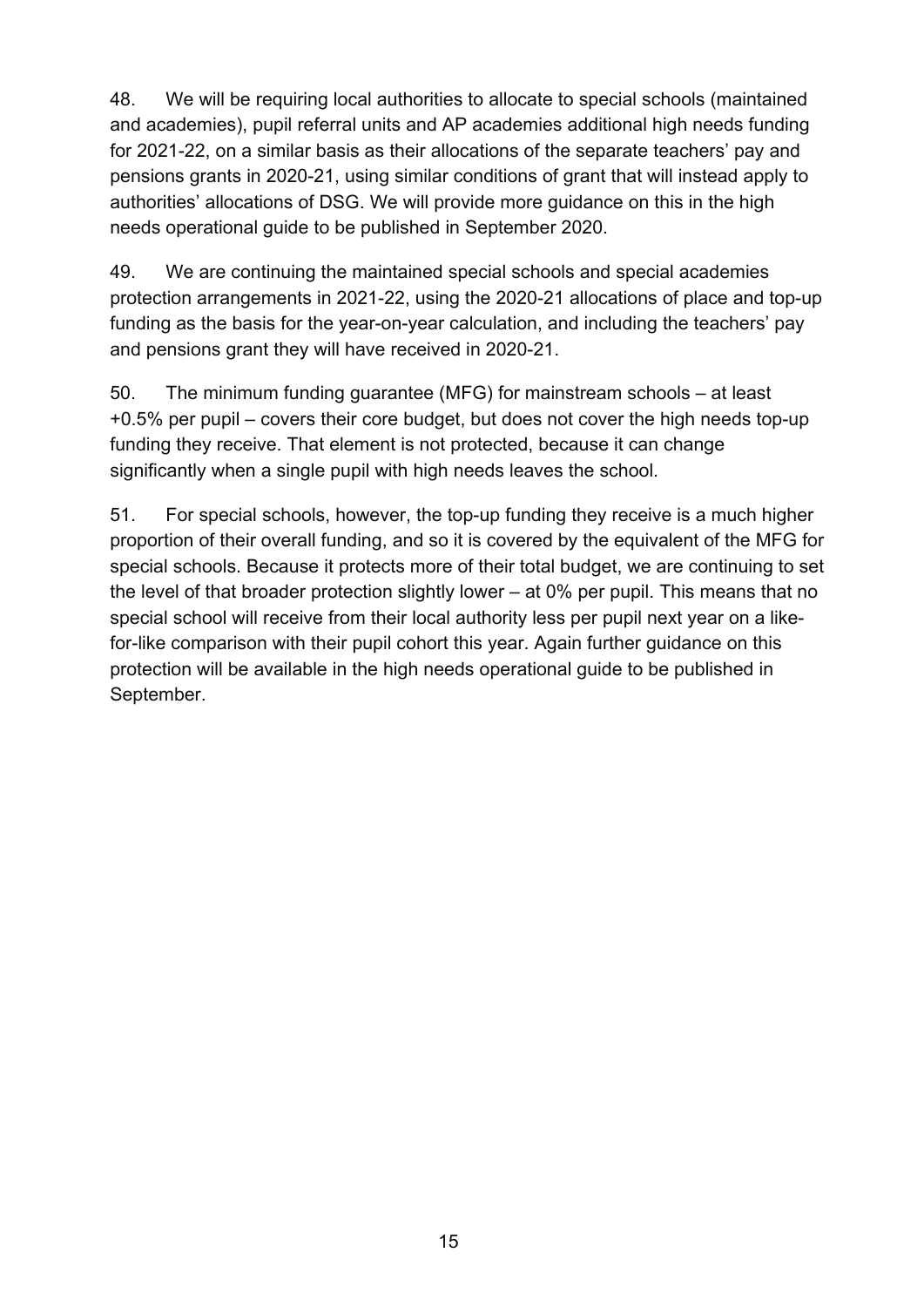# <span id="page-15-0"></span>**The national funding formula for central schools services**

### <span id="page-15-1"></span>**The central schools services block in 2020-21**

52. The central school services block (CSSB) within the DSG provides funding for local authorities to carry out central functions on behalf of maintained schools and academies. The block will continue to comprise two distinct elements: ongoing responsibilities and historic commitments.

#### **Ongoing responsibilities**

53. The CSSB will continue to fund local authorities for the ongoing responsibilities they have a statutory duty to deliver for all pupils in maintained schools and academies. The total funding for ongoing responsibilities is £257m in 2021-22 – a 3.8% increase compared to 2020-21 to keep up with inflation and pupil numbers. [11](#page-15-2)

54. This element of the CSSB is calculated using a simple per-pupil formula, the structure of which is unchanged. 90% of the funding will be distributed through a basic per-pupil factor, and 10% of funding through a deprivation factor based on the proportion of pupils eligible for free school meals within the past six years (FSM6) in mainstream schools. Both elements will be adjusted for area costs.

55. Local authorities will continue to be protected so that the maximum per-pupil year-on-year reduction in funding for ongoing responsibilities is of 2.5%, while the year-on-year gains cap will be set at the highest affordable rate of 6.45%.

56. Additional pension funding that local authorities have claimed for centrally employed teachers will be rolled into the ongoing responsibilities element of the CSSB. We will add this funding as a per-pupil amount to the relevant local authority's perpupil rate. As this funding is based on local authority claims received in May and June, we will make this adjustment through the DSG later in the year, rather than the NFF in July.

57. Further details on the methodology used for the CSSB formula is set out in the 2021-22 NFF technical note.

#### **Historic commitments**

<span id="page-15-2"></span> $11$  This is based on increasing total funding for national copyright licenses by real terms overall, and increasing the remaining funding for ongoing responsibilities by real terms per pupil. As with the schools NFF floor, we have used 2% as a rounded figure broadly in line with current inflation forecasts.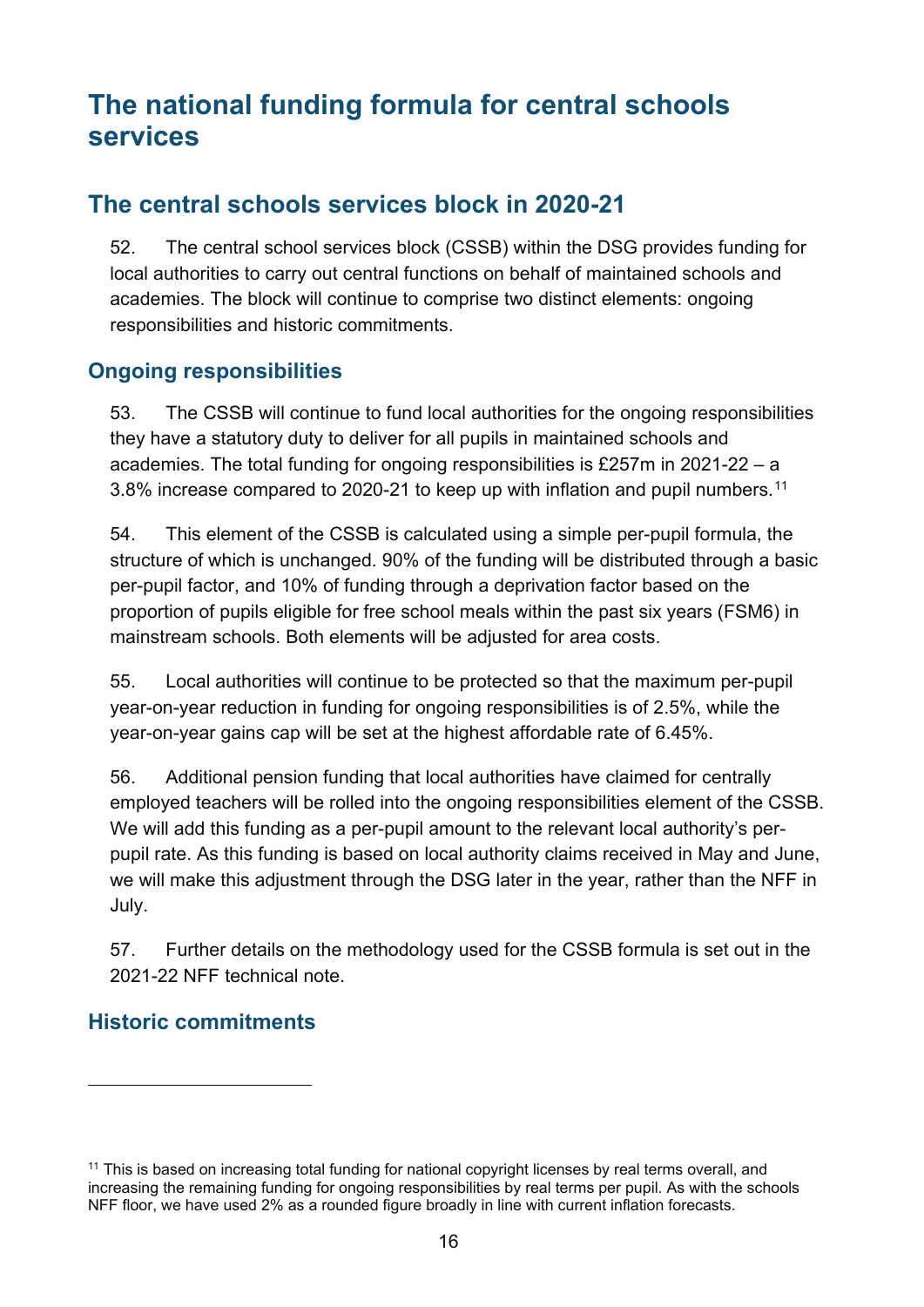58. From 2020-21 we began to reduce the element of funding within the CSSB that some local authorities receive for historic commitments made prior to 2013-14, and which have been unwinding since. This was in line with our reforms to move to a fairer funding system, and to avoid maintaining significant differences in funding indefinitely between local authorities which reflect historic decisions.

59. In 2021-22, for those local authorities that receive it, historic commitments funding will continue to reduce by 20.0% on 2020-21 allocations, the same rate as the reduction in 2020-21. Also as last year, we will protect any local authority from having a reduction that takes their total historic commitments funding below the total value of their ongoing prudential borrowing and termination of employment costs, in recognition of the long lead-in times required for such costs to unwind. We will consider the evidence local authorities submitted for 2020-21 allocations, and invite any other local authority in this position to contact the department. We will make these exceptional adjustments for 2021-22 in the DSG allocations.

60. We will provide further detail in due course on how we will continue to reduce this funding in future years. Our expectation remains that commitments will also continue to unwind over time as contracts reach their end points. However, in 2021-22 we are not changing the requirement in regulations that authorities spend no more on these commitments than they did in the previous year; therefore, with the approval of the schools forum, an authority can maintain spending in this area using other funding sources if they wish to.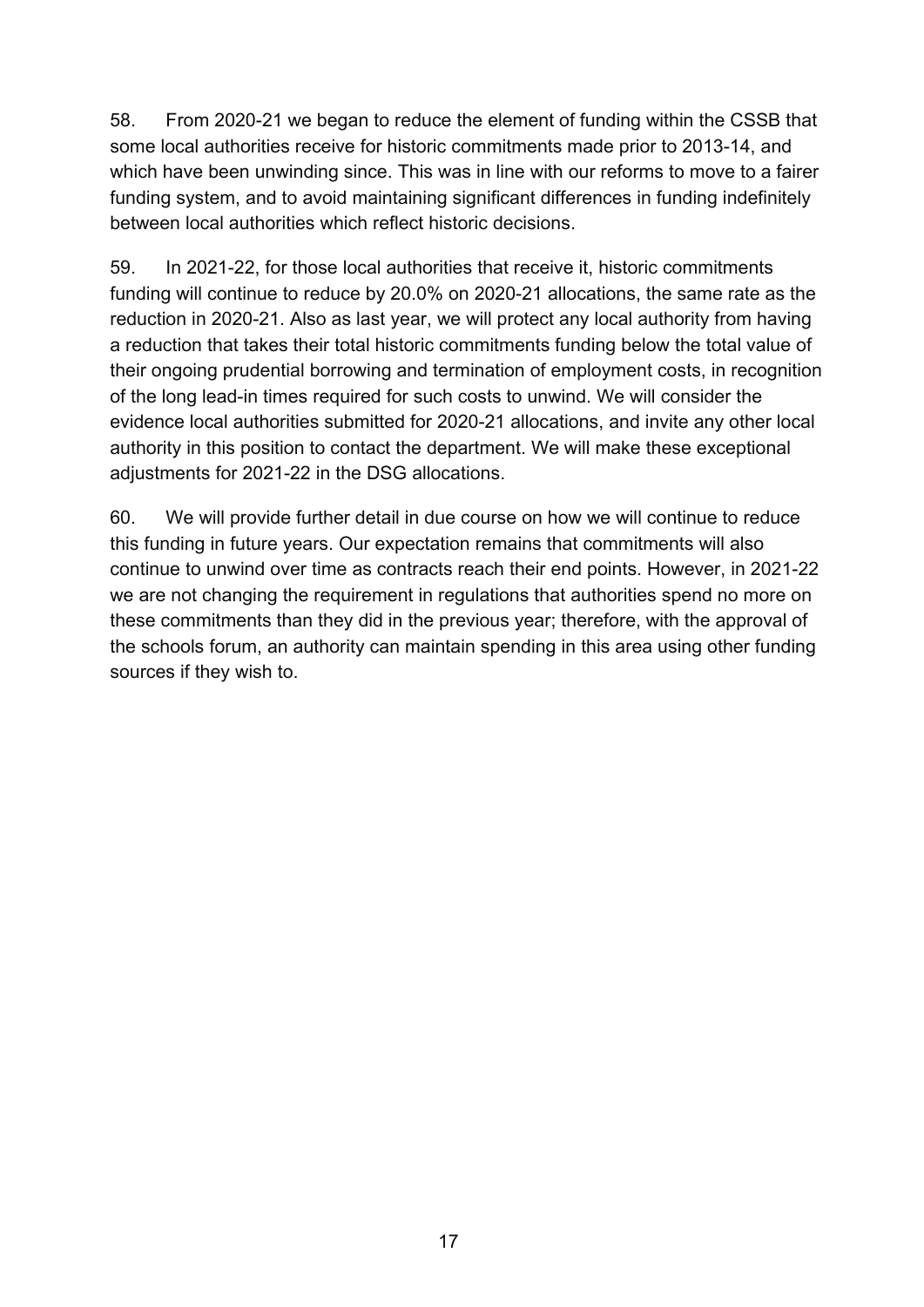# <span id="page-17-0"></span>**Equalities Impact Assessment**

61. The Public Sector Equality Duty (PSED) in section 149 of the Equality Act 2010 requires the Secretary of State to give due regard to achieving the following objectives in exercising their functions:

- 61.1. eliminate discrimination, harassment, victimisation and any other conduct that is prohibited by or under the Equality Act 2010;
- 61.2. advance equality of opportunity between persons who share a relevant protected characteristic and persons who do not share it;
- 61.3. foster good relations between persons who share a relevant protected characteristic and persons who do not share it.

62. We have considered the impact on persons who share any of the protected characteristics: age, disability, gender reassignment, marriage and civil partnership, pregnancy and maternity, race, religion or belief, sex, sexual orientation. We have focused on those protected characteristics for which the impact is largest, and which are most closely tied to the distributional policy choices we are making. We use incidence of SEND as a proxy for disability in this analysis, as the two are highly correlated, and ethnicity as a proxy for race.

63. We introduced the NFF in 2018-19 after significant consultation and published a full equalities impact assessment.<sup>[12](#page-17-2)</sup> We are broadly continuing the implementation of this version of the NFF. Therefore, we have focused this assessment primarily on the key policy changes that are being made in 2021-22.

## <span id="page-17-1"></span>**Schools NFF**

#### **Increasing the minimum per pupil levels**

64. Increasing the minimum per pupil levels for primary schools to £4,180 and secondary schools to £5,415 will benefit the lowest funded schools that do not otherwise attract these levels of funding through the other formula factors (i.e. for additional needs). As a result, the schools with the highest proportions of pupils with SEND will typically gain less as a result of this element of the formula, because these schools are likely to attract additional funding through other factors in the formula, and will therefore not be among the lowest-funded schools. Schools with the highest proportions of pupils from low-performing ethnicities and ethnic minorities will also

<span id="page-17-2"></span><sup>12</sup> [https://consult.education.gov.uk/funding-policy-unit/schools-national-funding](https://consult.education.gov.uk/funding-policy-unit/schools-national-funding-formula2/supporting_documents/NFF_EqualityImpactAssessment.pdf)[formula2/supporting\\_documents/NFF\\_EqualityImpactAssessment.pdf](https://consult.education.gov.uk/funding-policy-unit/schools-national-funding-formula2/supporting_documents/NFF_EqualityImpactAssessment.pdf)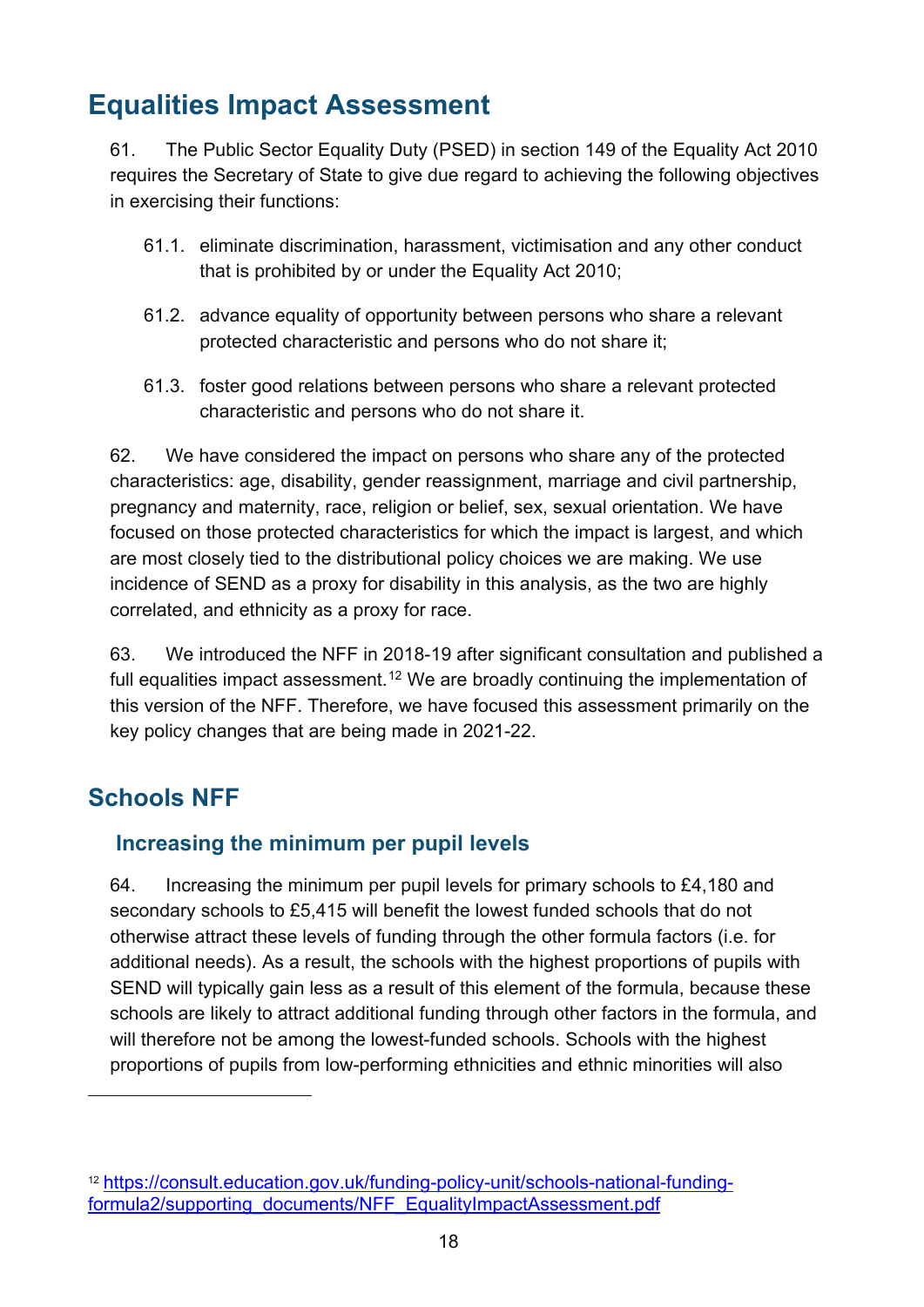typically gain less than other schools, because these characteristics in general correlate with higher overall funding at school-level.

65. However, there are individual pupils with both these characteristics who are currently in the lowest-funded schools and they will benefit from this policy. Furthermore, the overall policy fo the NFF continues to allocate the greatest share of resources to pupils with additional needs, and therefore those most likely to have these protected characteristics. This specific element of the formula is also set alongside a very significant increase to high needs funding – channeling resources specifically towards pupils with SEND.

#### **Increasing the funding floor**

66. The increase to the funding floor in line with inflation will disproportionately benefit schools that have been more highly funded historically. These tend to be in urban areas, and have a higher proportion of children from low-performing ethnicities and ethnic minorities because these areas are more ethnically diverse. They also have a higher occurrence of non-Christian faith schools. We assess that this will have a positive impact on these pupils.

#### **Supporting small schools**

67. We are directing more funding to small remote schools. These schools tend to have lower proportions of pupils with additional needs than average. As additional needs funding contains proxies to direct funding towards pupils with special educational needs and disabilities (SEND), support for small remote schools will generally benefit schools with lower proportions of pupils with disabilities more than average. Likewise, small remote schools have a lower proportion of pupils with ethnic minorities than average.

68. However, the overall distribution of funding in the schools and high needs NFF still significantly favours schools with high levels of additional needs, and therefore with higher incidence of pupils with certain protected characteristics, notably disability and ethnicity. Furthermore, analysis has shown that small schools face higher per pupil costs than larger schools, which is compounded in remote areas by an inability to achieve efficiencies such as shared senior leadership teams with other small schools. The increased funding will help meet those costs, which can include the costs of supporting pupils with more complex SEN, and those who are disabled.

#### **Increasing the remaining NFF factors by 3%**

69. We are increasing the remaining core NFF factors by 3%, which affects the majority of schools. As the same 3% uplift would cover both the basic per pupil amount (AWPU) and the factors for additional needs, the balance between the factors remains broadly unchanged from before. There would therefore not be any disproportionate impact (either positive or negative) on pupils with protected characteristics.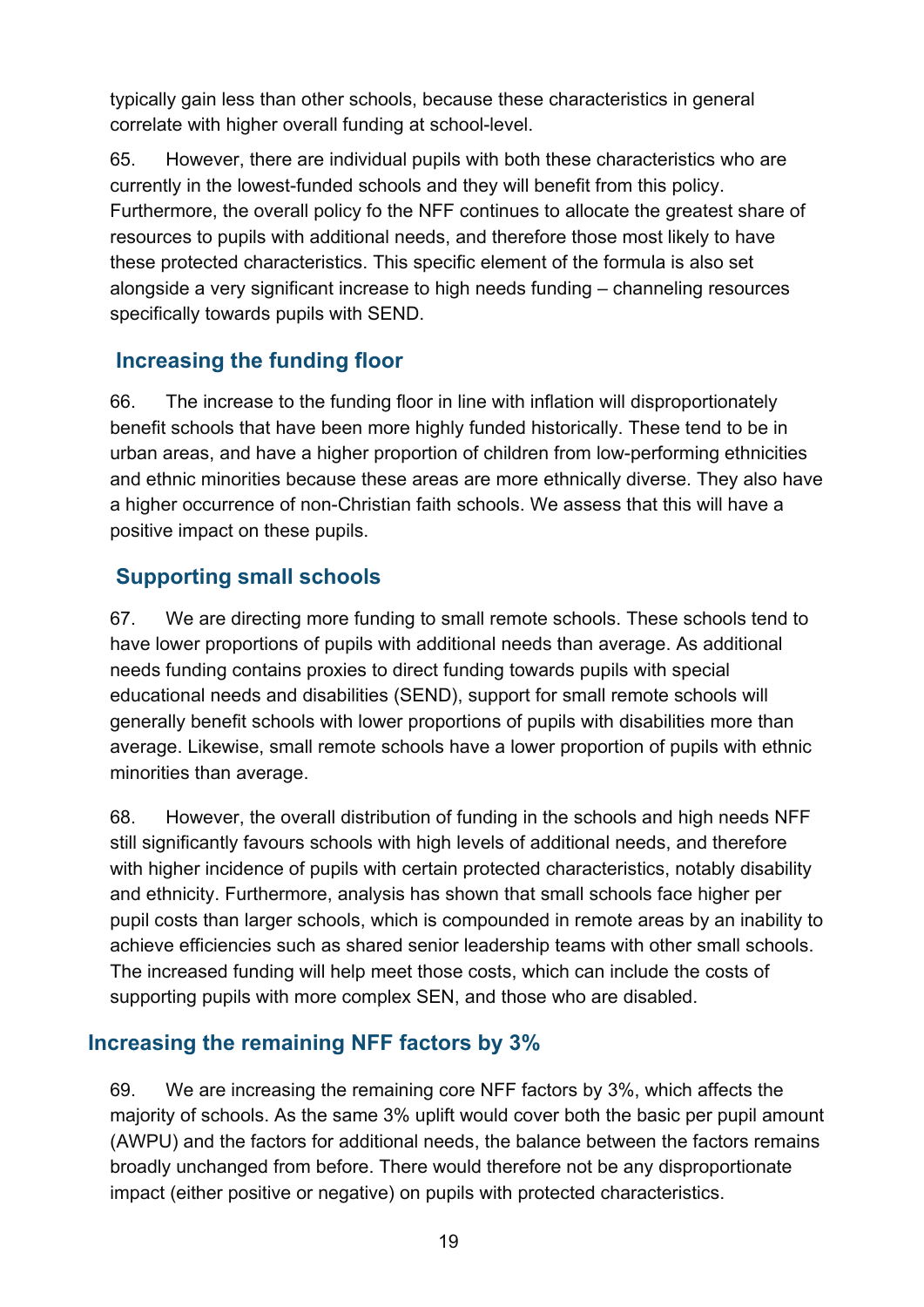#### **Rolling in the teachers' pay and pension grants**

70. We are rolling in the teachers' pay grant (TPG) and teachers' pension employer contribution grant (TPECG) to the schools and the central school services NFF in such a way that the additional NFF funding schools and LAs receive is as similar as possible to the funding they would receive if the grants were not rolled in. We recognise that the rolling in will never perfectly reflect the current allocations, but do not believe that the schools affected by the discrepancies have a higher proportion of pupils with protected characteristics than average. There would therefore not be any disproportionate impact (either positive or negative) on pupils with protected characteristics from the rolling in of grants.

#### **Moving from using IDACI 2015 to IDACI 2019**

71. We will (i) switch from using IDACI 2015 to IDACI 2019, and in conjunction with that (ii) update the IDACI banding methodology used in the schools and high needs NFFs:

- 71.1. Switching to using the updated IDACI 2019 data will ensure that deprivation funding is directed more accurately at those areas which are most deprived – as opposed to those areas which *were* most deprived in 2015. This shift would not be expected to have any significant impact on groups with protected characteristics.
- 71.2. The change in the banding methodology aims to ensure that the proportion of deprivation funding allocated through the NFF remains broadly unchanged. Without this change, the total amount of deprivation funding would decrease significantly. As there is a significant overlap between areas of high deprivation and the proportion of pupils from an ethnic minority background, the change in banding methodology would be expected to have a positive impact on equalities.

## <span id="page-19-0"></span>**High needs NFF**

72. We have considered the impact of the high needs distribution on people who share any of the protected characteristics. We have focused particularly on people with SEND given the high level of correlation between pupils with SEND and pupils with disabilities.

73. We introduced the high needs NFF in 2018-19 after significant consultation and a full equalities impact assessment. We are distributing the funding for high needs through the high needs NFF, and are not proposing any changes to the overall structure of the formula for 2021-22. Therefore, we have focused this assessment primarily on the aspects of the formula that have changed for 2021-22.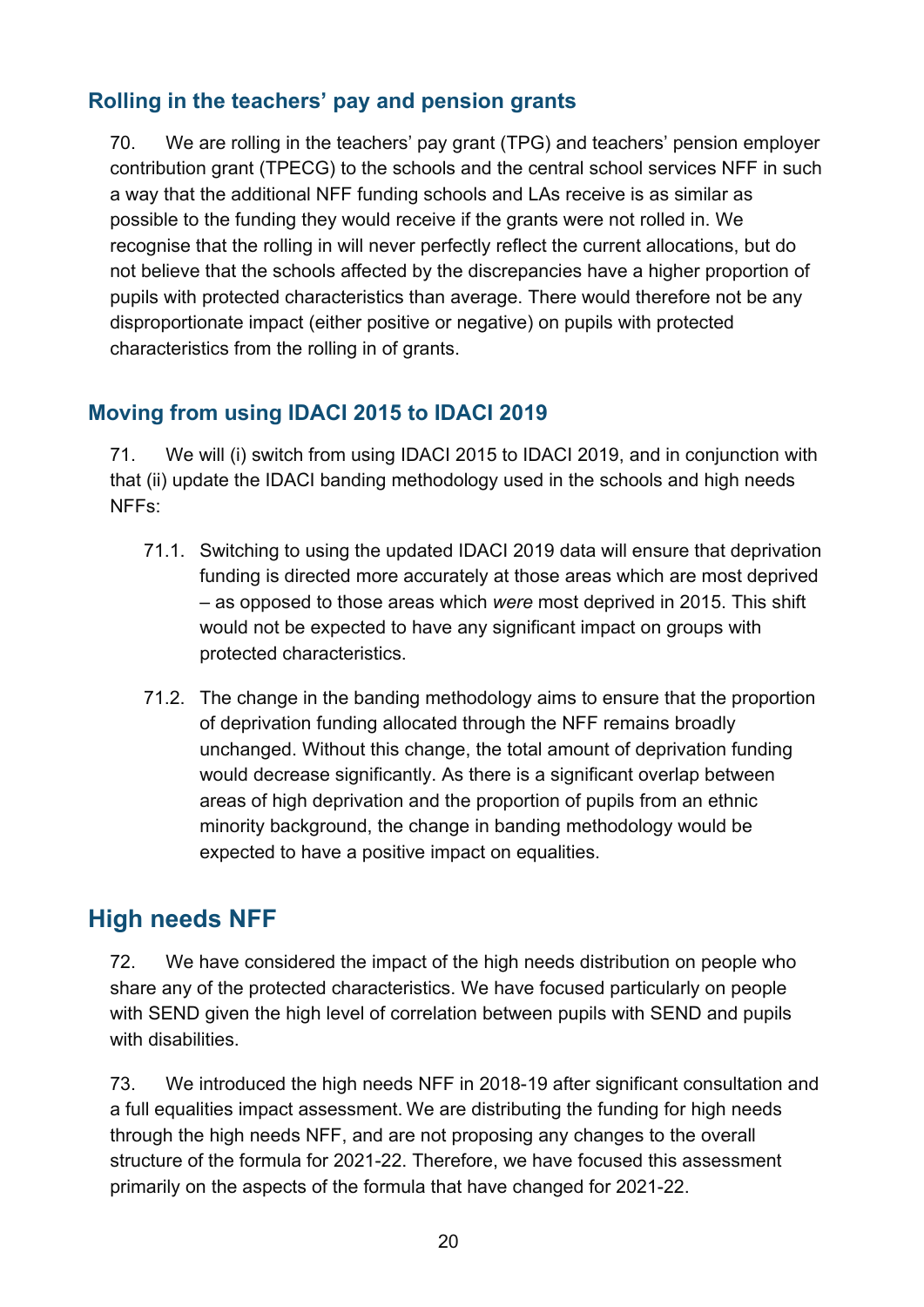74. In recognition of the fact that all LAs are facing some pressures on their high needs budgets, we are allocating increased funding through the high needs NFF. We are distributing this increase in the following ways:

- 74.1. **A higher funding floor set at 8%.** This means that at a minimum, LAs will see at least a 8% per head increase in funding compared to what they received in 2020-21.
- 74.2. **A limit on formula gains set at 12%.** This will allow LAs on the gains cap limit to receive greater increases in funding before their gains are capped.
- 74.3. **Increased funding through the remaining proxy factors.** We have distributed the remaining funding through the proxy factors. This is in line with how the formula has worked previously and means that LAs will receive their share of this remaining funding based on the proxy factors of need. These include health and disability factors reflecting any changes in the proportion of the local population of 2-18 year olds whose families receive disability living allowance because they are disabled. The proxy factors also include an amount of funding based on each local authority's previous spending, so that funding can reflect patterns of provision and spending not otherwise captured through the formula, and making sure that funding levels do not drive changes in the placement of disabled children to the detriment of the provision they need.

75. We expect this distribution of funding to provide both reasonable increases to all LAs as well as ensure stability through use of the formula. As a result, and subject to local decisions on how the funding is spent in making special provision, our assessment is that the additional funding will have a positive impact for those pupils identified as having SEND (which includes those with disabilities), by improving their ability to access the right educational provision and thereby addressing educational inequalities for children with SEND.

## <span id="page-20-0"></span>**Central School Services Block NFF**

76. The formula that allocates this funding is broadly unchanged; we do not expect this to have an impact on different groups of pupils, including those with protected characteristics.

77. The reduction to funding for historic commitments will affect some local authorities' ability to continue to deliver certain central functions as they have previously – this is a continuation of our established policy to unwind these commitments. The nature of this expenditure, relating to a wide range of individual decisions by different local authorities, means the impact of the reduction is very variable. Where authorities combine this funding with other sources to support services – for example, related to early intervention, programmes for vulnerable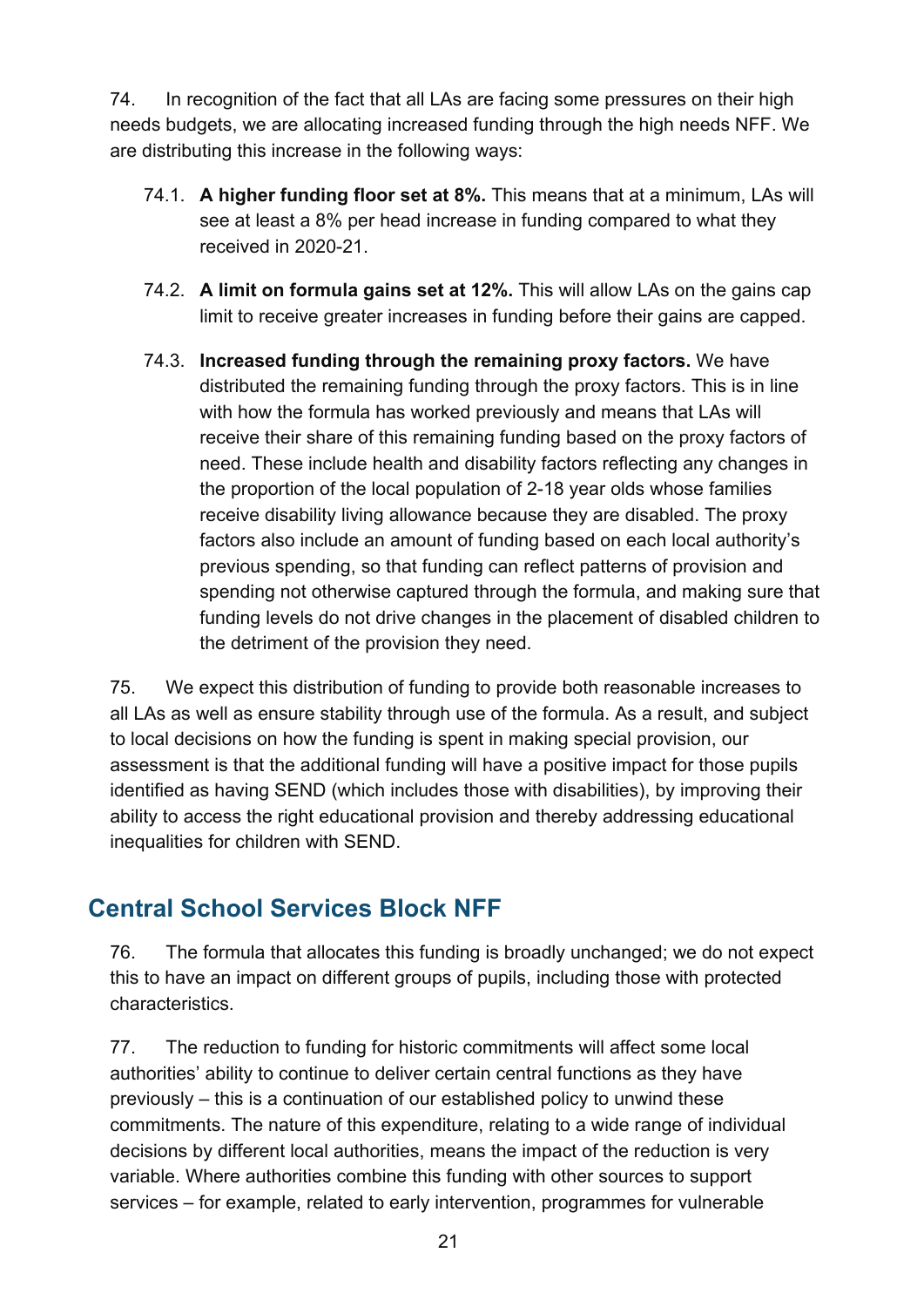children or those with high needs – these are likely to disproportionately benefit pupils with protected characteristics, such as those from ethnic minority backgrounds or with disabilities. If the reductions mean a local authority can no longer fund such services in the same way, this represents a negative impact.

78. However, reducing this funding will address funding disparities to make the wider system fairer, so that educational provision for these pupils is based on need rather than historic decisions. Ultimately, prioritising funding for schools and high needs, which has significantly increased, benefits all areas and will respond to pupils' characterics and needs. The impact on pupils with disabilities, in particular, will be offset by the additional high needs funding that all authorities will receive in 2021-22.

79. Finally, we are not making any changes to the regulations that local authorities can spend the same amount on historic commitments that they did in the previous year, nor are we changing the flexibility to transfer funding between blocks, with local agreement. A local authority can therefore maintain spending on historic commitments at current levels using other funding where appropriate.

## <span id="page-21-0"></span>**Overall impact**

80. As noted above, each change has a specific impact and in some cases these work in different directions. For example, in relation to the schools NFF, the increase to the minimum per pupil level is less likely to benefit pupils with protected characteristics, while the increase to the NFF funding floor is more likely to. The overall policy of the NFF continues to allocate the greatest share of resources to puipls with additional needs, and therefore those most likely to have these protected characteristics. We do not think these individual changes significantly shift the conclusions of the equalities impact assessment published at the point of introducing the NFF in September 2017.

81. The exception to this is the increase to high needs funding that all local authorities are seeing, which will have a positive impact on pupils with SEND in particular, and therefore on pupils with disabilities. This is a significant additional positive impact on these pupils beyond our previous assessment.